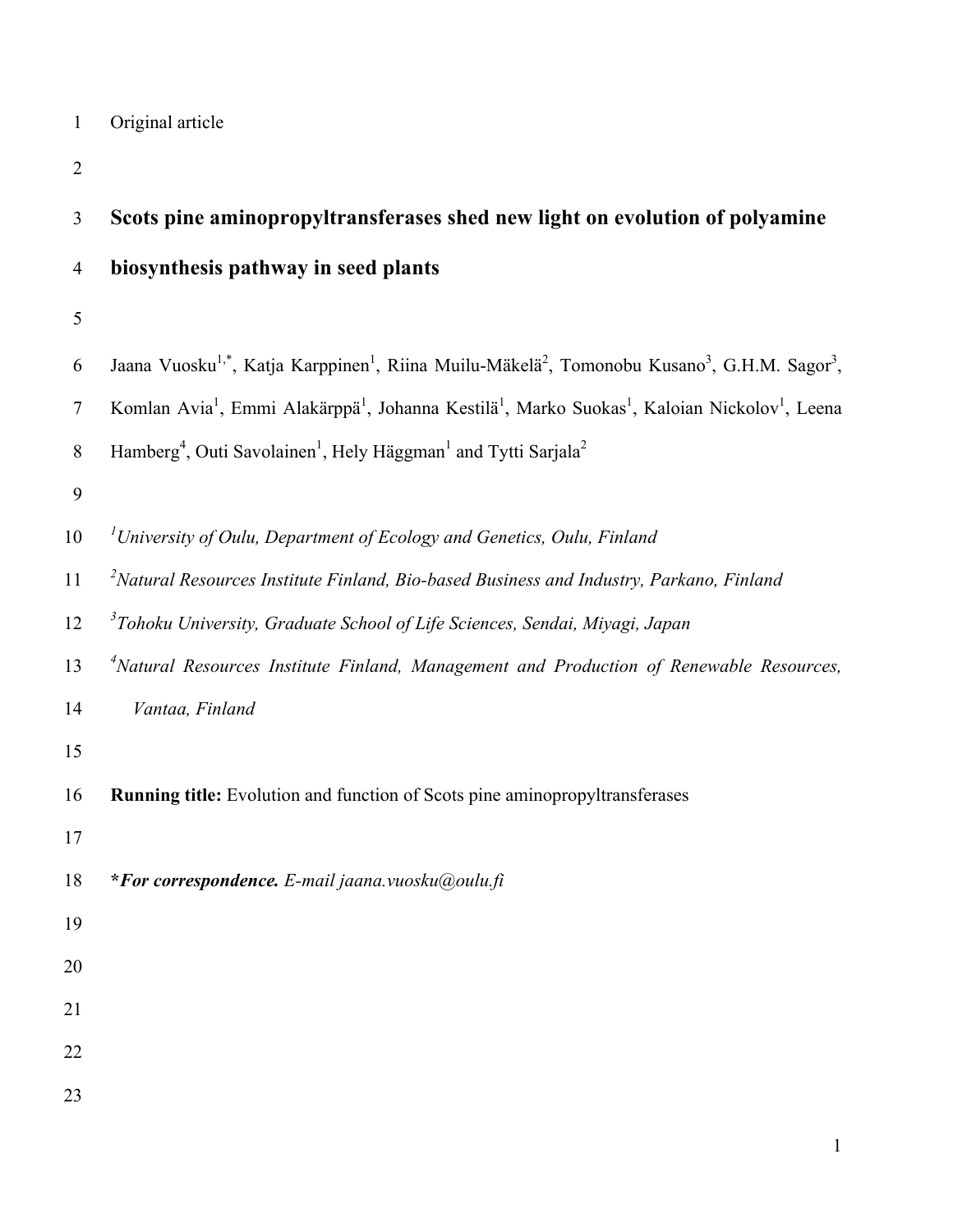## **ABSTRACT**

 • **Background and Aims** Polyamines are small metabolites present in all living cells and play fundamental roles in numerous physiological events in plants. The aminopropyltransferases (APTs), spermidine synthase (SPDS), spermine synthase (SPMS) and thermospermine synthase (ACL5), are essential enzymes in the polyamine biosynthesis pathway. In angiosperms, SPMS has evolved from SPDS via gene duplication, whereas in gymnosperms APTs are mostly unexplored and no *SPMS* gene has been reported. The present study aimed to investigate the functional properties of the SPDS and ACL5 proteins of Scots pine (*Pinus sylvestris* L.) in order to elucidate the role and evolution of APTs in higher plants.

 • **Methods** Germinating Scots pine seeds and seedlings were analyzed for polyamines by HPLC and the expression of *PsSPDS* and *PsACL5* genes by *in situ* hybridization. Recombinant proteins of PsSPDS and PsACL5 were produced and investigated for functional properties. Also gene structures, promoter regions and phylogenetic relationships of *PsSPDS* and *PsACL5* genes were analyzed.

 • **Key Results** Scots pine tissues were found to contain spermidine, spermine and thermospermine. PsSPDS enzyme catalyzed synthesis of both spermidine and spermine. PsACL5 was found to produce thermospermine and *PsACL5* gene expression was localized in the developing procambium in embryos and tracheary elements in seedlings.

 • **Conclusions** Contrary to previous view, our results demonstrate that SPMS activity is not a novel feature developed solely in the angiosperm lineage of seed plants but also exist as a secondary property in the Scots pine SPDS enzyme. The discovery of bifunctional SPDS from an evolutionary old conifer reveals the missing link in the evolution of the polyamine biosynthesis pathway. The finding emphasizes the importance of pre-existing secondary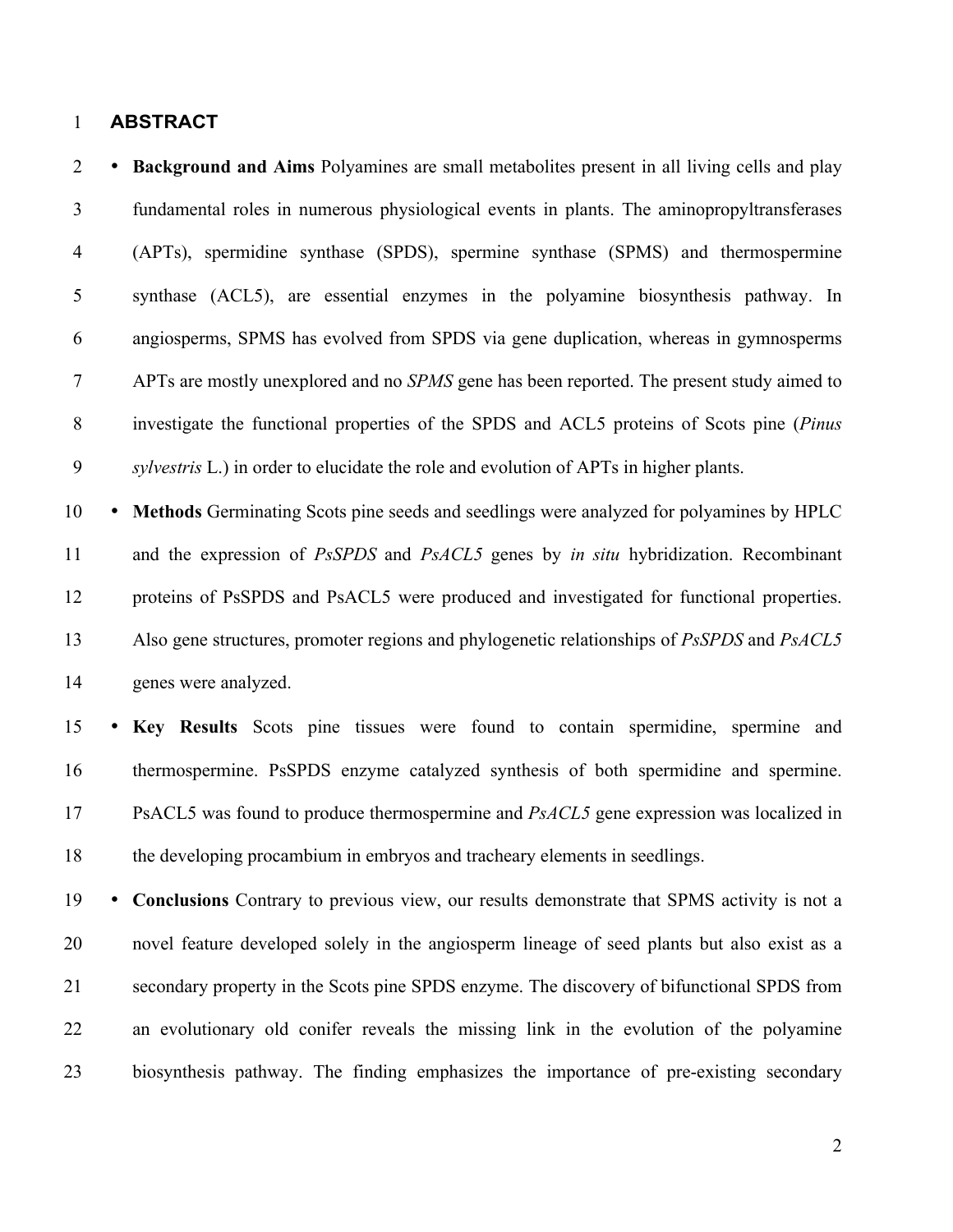functions in the evolution of new enzyme activities via gene duplication. Our results also associate PsACL5 with the development of vascular structures in Scots pine.

 **Key words**: aminopropyltransferase, gene duplication, gymnosperm, pathway evolution, *Pinus sylvestris,* polyamine biosynthesis, Scots pine, spermidine synthase, spermine synthase, thermospermine synthase

## **INTRODUCTION**

 Polyamines (PAs) are ancient low molecular weight polycations which are found in all living organisms. In addition to the universal occurrence, the fundamental role of PAs in cell metabolism is emphasized by the conservation of PAs across evolution as well as by the complexity of compensatory mechanisms that are invoked to maintain PA homeostasis in cells (Wallace *et al*., 2003). The cellular functions of PAs may result from their unique chemical characteristics, from the structural changes of RNA when PA-RNA complexes are formed or from the PA-dependent alterations in the structure and function of DNA and further in gene expression (Childs *et al*., 2003; Igarashi and Kashiwagi, 2010). In plants, PAs have been considered as growth regulators or as secondary messengers (Kakkar and Sawhney, 2002) and they are involved in several physiological events, such as organogenesis, embryogenesis, floral initiation and development, leaf senescence, fruit development and ripening as well as in abiotic and biotic stress responses (Galston and Sawhney, 1990; Kumar *et al*., 1997; Malmberg *et al*., 1998; Bouchereau *et al*., 1999; Bagni and Tassoni, 2001; Alcázar *et al*., 2006; Kusano *et al*., 2008).

 The major naturally occurring PAs are diamine putrescine (Put), triamine spermidine (Spd) and tetra-amine spermine (Spm) (Tiburcio *et al*., 1997). In addition, thermospermine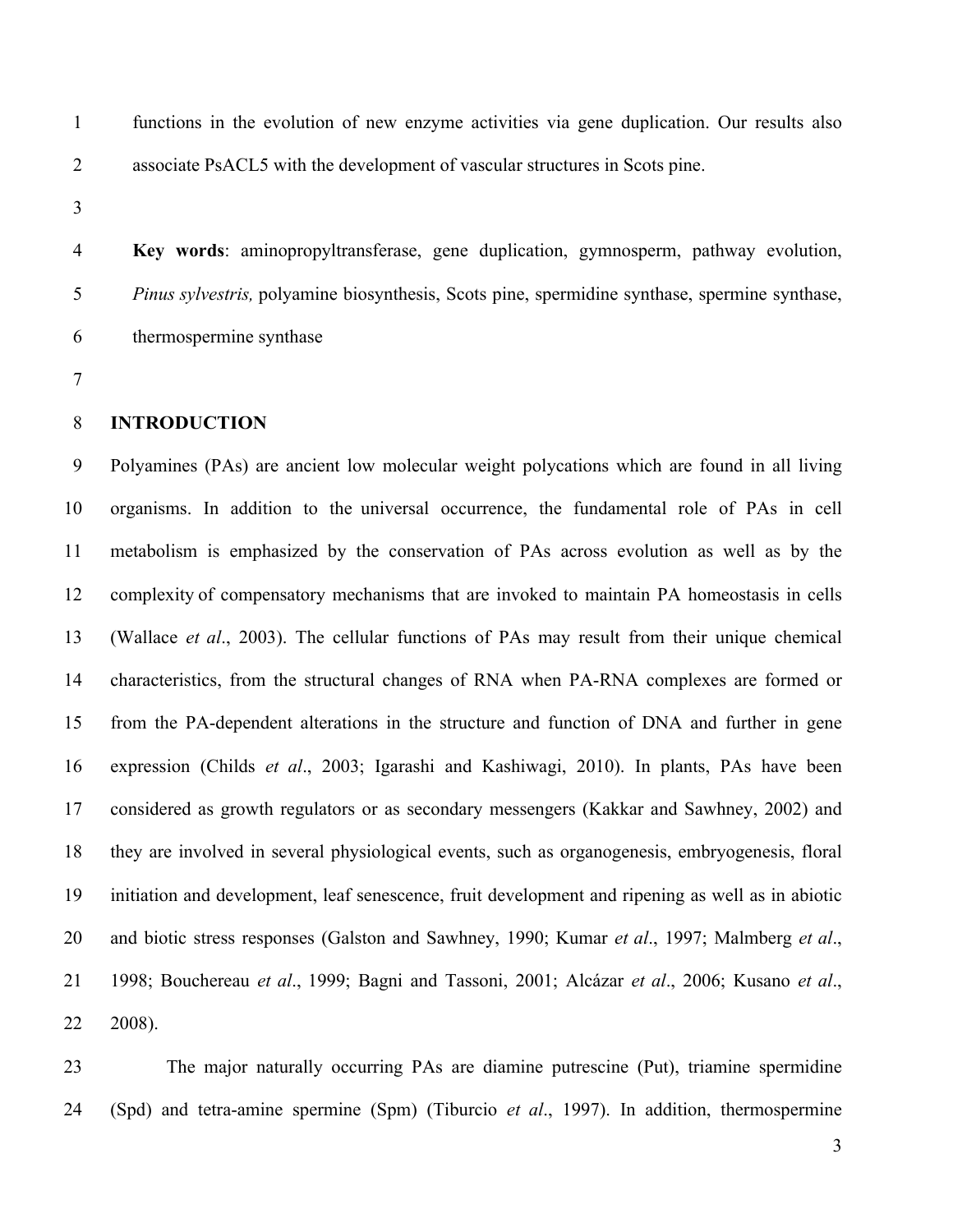(tSpm), a less abundant structural isomer of Spm, is widely detected in plant kingdom (Takano *et al*., 2012). In mammalian cells, Put is synthesized from ornithine by ornithine decarboxylase (ODC; EC 4.1.1.17) and also in many fungi ODC is the sole pathway for Put production (Coleman *et al*., 2004). Plants are able to produce Put also from arginine by arginine decarboxylase (ADC; EC 4.1.1.19) through two intermediate stages (Tiburcio *et al*., 1997) and there is also evidence of ADC activity in certain fungal species (Khan and Minocha, 1989; Biondi *et al.,* 1993; Sannazzaro *et al.,* 2004). Put can be metabolized further to the higher PAs by the aminopropyltransferases (APTs), which transfer aminopropyl moiety (derived from decarboxylated S-adenosylmethionine) to an amine acceptor on another PA (Shao *et al*., 2012) (Supplementary Data Fig. S1). Spd is formed from Put by spermidine synthase (SPDS; EC 2.5.1.16). It has been suggested that the extant core of the eukaryotic PA biosynthetic pathway in the last eukaryotic common ancestor consisted of the ODC and SPDS enzymes, because Put and Spd are the only PAs produced in all PA synthesizing eukaryotes (Michael, 2016). Spd is an unsymmetrical molecule, which can be further aminopropylated at either end forming Spm or 15 tSpm. Spermine synthase (SPMS; EC 2.5.1.22) transfers an aminopropyl group to the  $N^8$ - (aminobutyl) end of Spd to make a symmetrical Spm molecule, whereas thermospermine 17 synthase (ACL5; EC 2.5.1.B4) transfers an aminopropyl group to the  $N^1$ -(aminopropyl) end of Spd which results in an unsymmetrical tSpm molecule (Pegg and Michael, 2010) (Supplementary Data Fig. S1). To distinguish Spm and tSpm, benzylation of the PAs is needed followed by separation with HPLC (Naka *et al*., 2010).

 Several reports have indicated the necessity of Spd for the viability in eukaryotes, whereas eukaryotes deficient in SPMS and thus lacking Spm are mostly viable, even if they may suffer different degrees of dysfunctions (Pegg and Michael, 2010). One of the essential functions of Spd is its role as a substrate for the hypusine modification of the eukaryotic translation initiation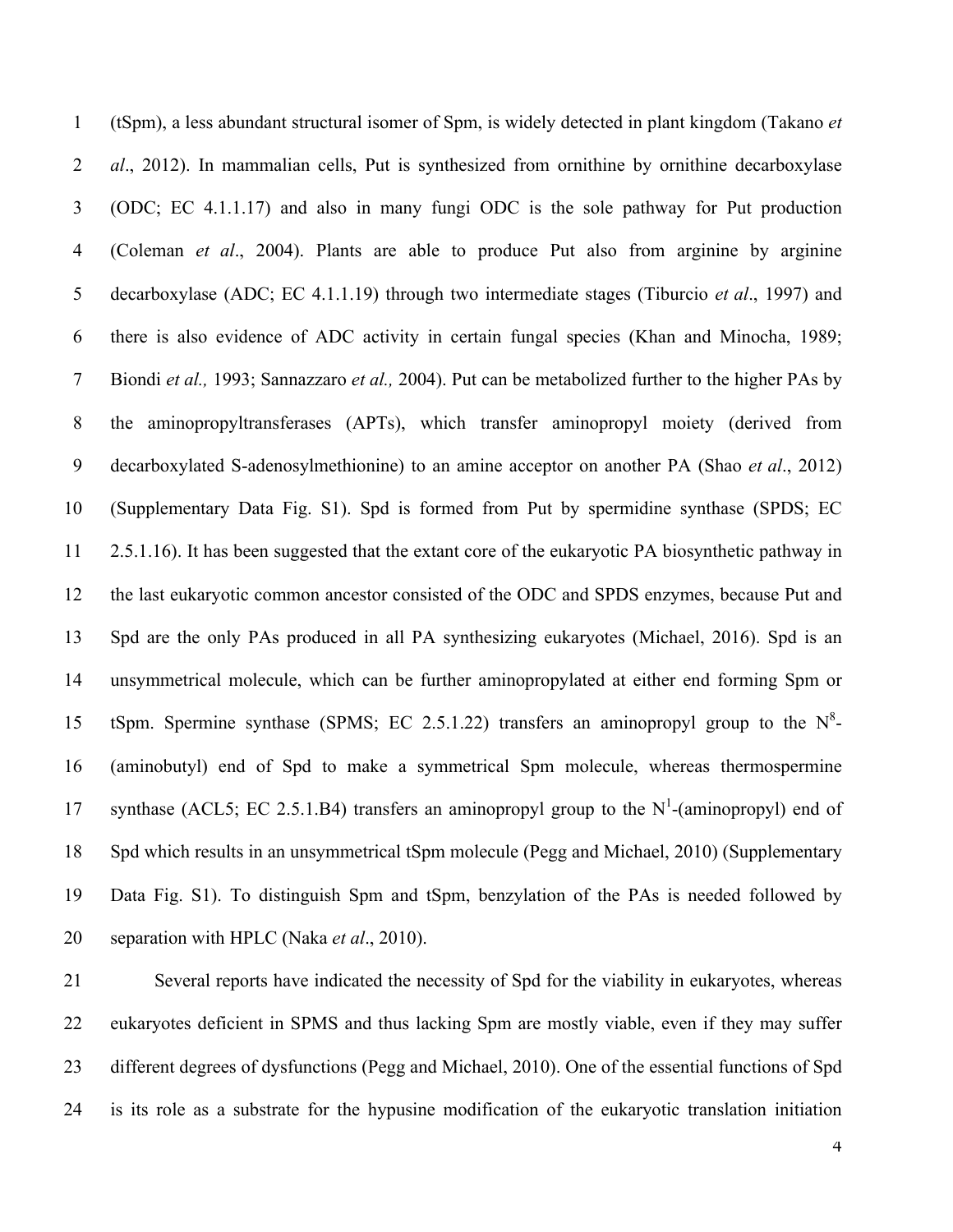factor eIF5A (Chattopadhyay *et al*., 2003, 2008; reviewed by Wolff and Park, 2015). In Arabidopsis (*Arabidopsis thaliana* L.), the spds1-1 spds2-1 double-mutant had abnormally shrunken seeds and embryos that were arrested morphologically at the heart-torpedo transition stage (Imai *et al*., 2004b). In contrast, Spm was not essential for survival of Arabidopsis under normal growth conditions (Imai *et al*., 2004a), but Spm-deficient mutants were hypersensitive to drought and salt stress (Yamaguchi *et al*., 2006, 2007). The loss-of-function mutations of the *AtACL5* gene resulted in a severely dwarfed phenotype in Arabidopsis due to a specific defect in the growth of stem internodes (Hanzawa *et al*., 2000). These observations suggest that Spd may act in the basic metabolism of eukaryotic cells and is essential for cell viability, whereas tSpm may play a role in the development of the structures of multicellular eukaryotes and Spm may improve the tolerance to different kinds of stresses. Thus, the slight structural difference between tSpm and Spm seems to be important for their function.

 APTs share a high degree of sequence similarity at the putative active sites even if they display different substrate specificities (Rodríguez-Kessler *et al*., 2010). In plants, SPMS seems to have evolved via gene duplication and change of the function of an ancestral SPDS in angiosperms, whereas the *ACL5* gene may have been acquired by an algal ancestor of plants through a horizontal gene transfer from bacteria or archaea (Minguet *et al*., 2008). All plant species, including gymnosperms and *Physcomitrella patens* (Hedw.) Bruch & Schimp, have been found to possess sequences identifiable as *SPDS* or *ACL5*, but no *SPMS* genes have been reported from gymnosperms so far (Minguet *et al*., 2008).

 The APTs in angiosperms are well known (reviewed by Shao *et al*., 2012), whereas APTs in gymnosperms have mostly been an unexplored area. *Pinus* species of the gymnosperms form an evolutionarily old group of vascular plants that shared a common ancestor with angiosperms about 285 million years ago (Bowe *et al*., 2000). In the present study, we hypothesized that at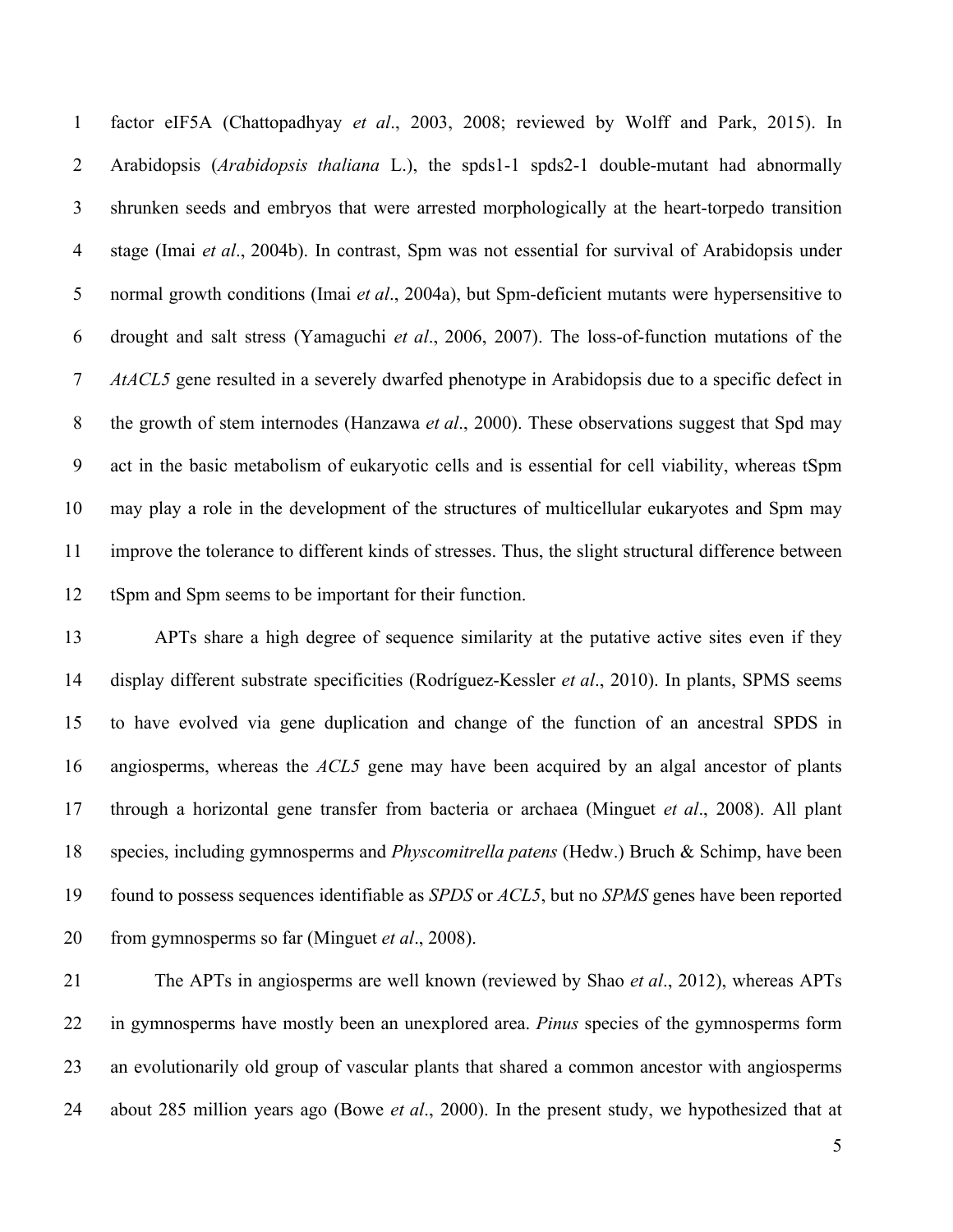some point of seed plant evolution both SPDS and SPMS activities might coexist in a single protein and, therefore our focus was specifically on the *SPDS* and *ACL5* genes of Scots pine (*Pinus sylvestris* L.). We produced recombinant proteins of PsSPDS and PsACL5 to investigate their functional properties. We also studied the expression of *PsSPDS* and *PsACL5* genes in Scots pine seeds and seedlings by mRNA *in situ* hybridization. Furthermore, gene structures, promoter regions and phylogenetic relationships of *PsSPDS* and *PsACL5* genes were analyzed in order to elucidate the evolution of APTs in higher plants.

### **MATERIALS AND METHODS**

### *Plant material*

 Mature Scots pine seeds were sterilized overnight in 3 % Plant Preservative Mixture TM (Plant Cell Technology, Washington, DC, USA). Seeds were germinated on moist filter papers in petri dishes in a growth chamber at +20 ºC, in 100 % moisture and under continuous light. For the PA analyses, the embryos and megagametophytes of the seeds were excised after 2 days imbibition, and the cotyledons, hypocotyls and roots of the seedlings were excised after 16 days of germination. The embryos for RNA extraction were frozen in liquid nitrogen and stored at -80 ºC until use. For the *in situ* hybridization assays of *PsSPDS* and *PsACL5* transcripts, seeds (without seed coat) and hypocotyls were fixed immediately after sampling as described previously in Vuosku *et al*. (2015).

 Three populations from different latitudes were used to sequence the *PsSPDS* and *PsACL5* genes: Kolari (northern Finland, latitude 67°11'N, 24°03'E), Punkaharju (southern Finland, latitude 61°48'N, 29°19'E) and Radom (Poland, latitude 50°41'N, 20°05'E). Seeds collected from eight open-pollinated (mostly half-sibs) families of each population were used to sequence the genes as well as their promoter regions.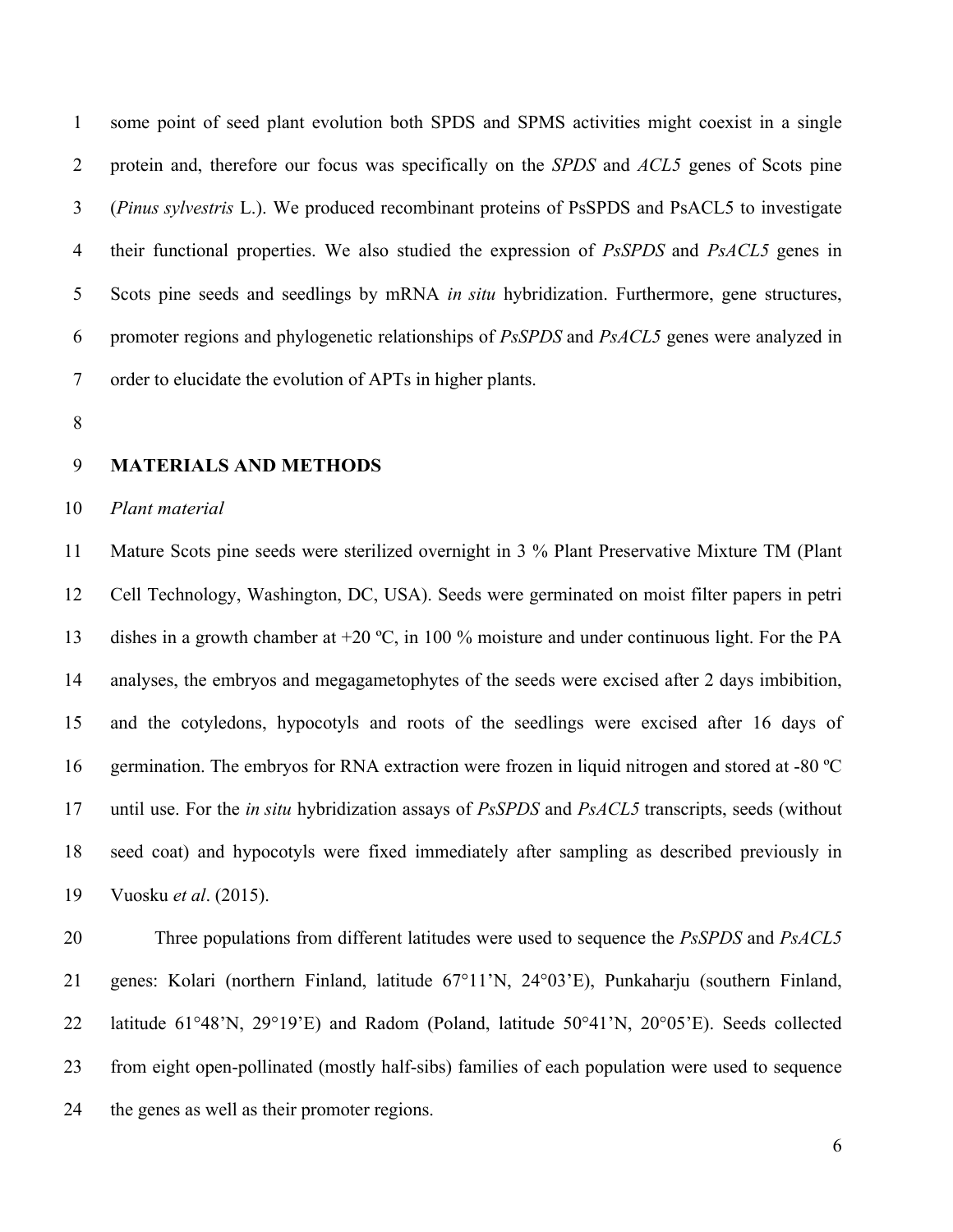- 
- 

## *PA analyses in pine tissues with benzylation method*

| 3             | The presence of PAs (Put, Spd, Spm and tSpm) in Scots pine tissues was discovered by                           |
|---------------|----------------------------------------------------------------------------------------------------------------|
| 4             | using benzylation method described by Naka et al. (2010). The cotyledon, hypocotyl, root,                      |
| $\rightarrow$ | embryo and megagametophyte samples which were pooled from many seedlings or seeds were                         |
| 6             | extracted in 5 % ( $w/v$ ) HClO <sub>4</sub> and the concentration of the benzylated PAs in the tissue samples |
|               | and in the reaction mixture was separated by HPLC and detected at 254 nm according to Naka et                  |
| 8             | al. (2010). The standard for tSpm was kindly provided by Prof. Masaru Niitsu.                                  |

## *Production and functional studies of PsSPDS and PsACL5 recombinant proteins*

Total RNA was extracted from embryos using the automatic magnetic-based KingFisher<sup>TM</sup> 12 mL method (Thermo Labsystems, Helsinki, Finland) with the MagExtractor<sup>®</sup> total RNA purification kit (Toyobo, Osaka, Japan) according to the manufacturer's instructions. The RNA samples were treated with RNase-free DNase (Invitrogen, Carlsbad, CA, USA) and purified with 15 the NucleoSpin<sup>®</sup> RNA Clean-Up kit (Macherey-Nagel, Düren, Germany). RNA yields were measured by NanoDrop ND-1000 spectrophotometer (NanoDrop Technologies, Wilmington, DE, USA). cDNA was reverse-transcribed from 1  $\mu$ g of total RNA by using the SuperScript<sup>®</sup> VILO<sup>TM</sup> 18 cDNA Synthesis kit (Invitrogen) with the SuperScript<sup>®</sup> III Reverse Transcriptase in a reaction 19 volume of 20 µl.

 The coding region of *PsACL5* was amplified by PCR, using upstream primer 5'- TATGCC**ATG**GGGGAAGTAGCAGC-3' (the translation start codon is in bold and the *Nco*I site is underlined) and downstream primer 5'-TATGCGGCCGC**TTA**TGATTTATGGCAC-3' (the translation stop codon is in bold and the *Not*I site is underlined). The amplified PCR product was restricted with *Nco*I and *Not*I and ligated into the *Nco*I/*Not*I site of the expression vector pET-32a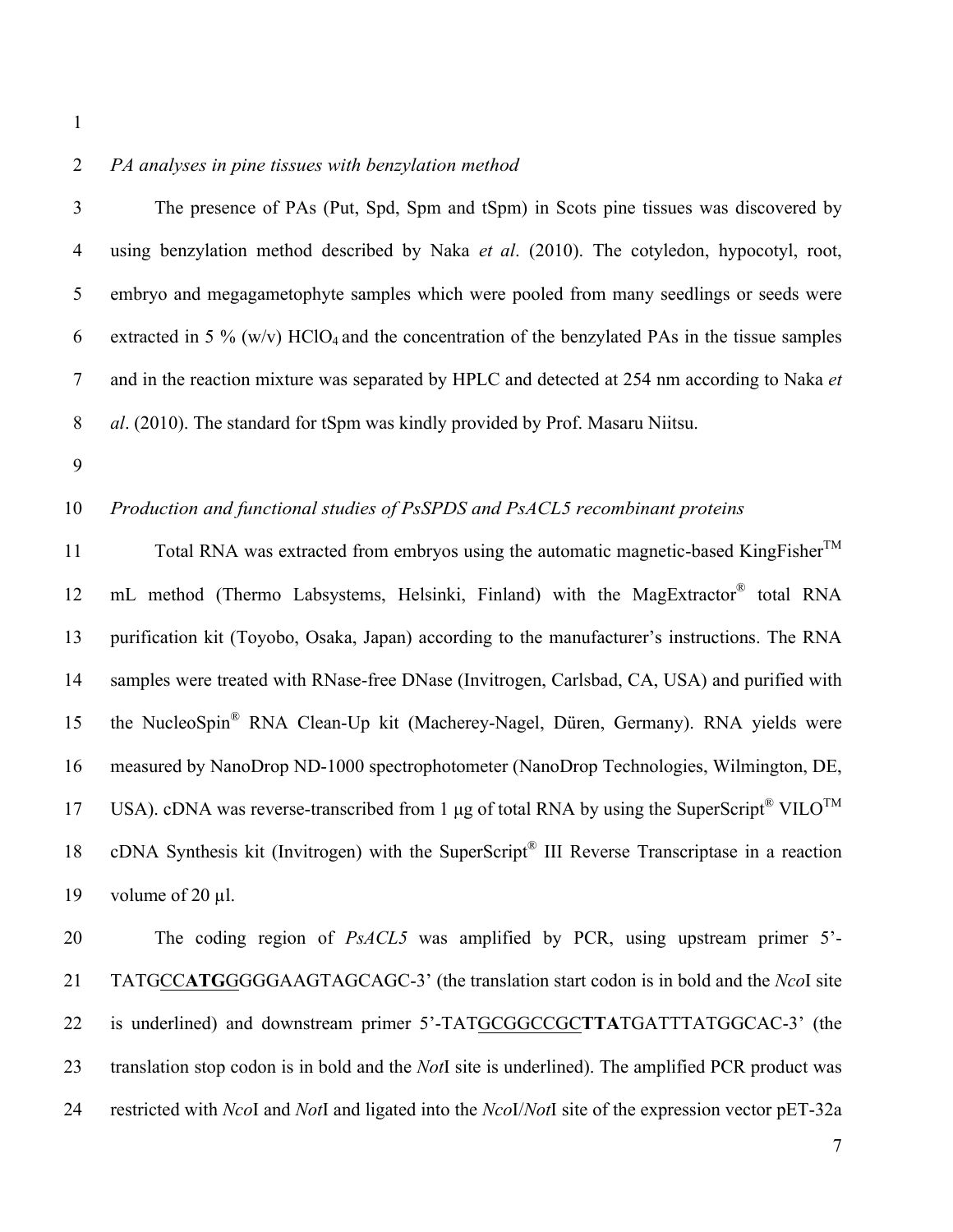(Novagen, Madison, WI, USA). The coding region of *PsSPDS* was amplified by using upstream primer 5'-TAGATATCGGATCC**ATG**GCCGAGAAC-3' (the translation start codon is in bold and the *Bam*HI site is underlined) and downstream primer 5'- TATGCGGCCGC**TTA**AGATAATGGTGG-3' (the translation stop codon is in bold and the *Not*I site is underlined). The amplified PCR product was restricted with *Bam*HI and *Not*I and ligated into the *Bam*HI/*Not*I site of the expression vector pET-32a. The resulting recombinant plasmids were confirmed by sequencing using an ABI 3730 DNA sequencer (Applied Biosystems, Foster City, CA, USA) with a BigDye Terminator Cycle Sequencing Kit (Applied Biosystems). The *PsSPDS* and *PsACL5* sequence has been deposited in GenBank under accession numbers KX761190 and HM236828, respectively.

 The recombinant plasmids were transferred into *Escherichia coli* BL21 (DE3) cells (Novagen). The cells were grown in Luria-Bertani liquid medium in the presence of ampicillin (100 µg/ml) at 30 °C until the *D*<sup>600</sup> of the culture reached 0.6. Protein expression was induced by 0.5 mM IPTG and the cultures were further incubated at 16 °C for 18 hours. The *E. coli* cells were harvested by centrifugation (4000 g for 20 min) and resuspended in buffer (50 mM sodium phosphate buffer, pH 7.0, containing 600 mM NaCl, 15 mM β-mercaptoethanol, 10 % glycerol, 1 17 % Tween 20 and 20 mM imidazole). The cells were disrupted using lysozyme  $(1 \text{ mg ml}^{-1})$  and sonication (Type UP50H; Dr. Hielscher GmbH, Teltow, Germany). The lysate was centrifuged at 17 000 g for 30 min and the supernatant was collected for purification of recombinant protein using Ni-NTA agarose (Qiagen, Hilden, Germany). Unbound proteins were washed away with the buffer described above after which the recombinant proteins were eluted with an elution buffer (50 mM sodium phosphate buffer, pH 7.0, containing 600 mM NaCl, 15 mM β-mercaptoethanol, 10 % glycerol and 250 mM imidazole). The purified enzyme solution was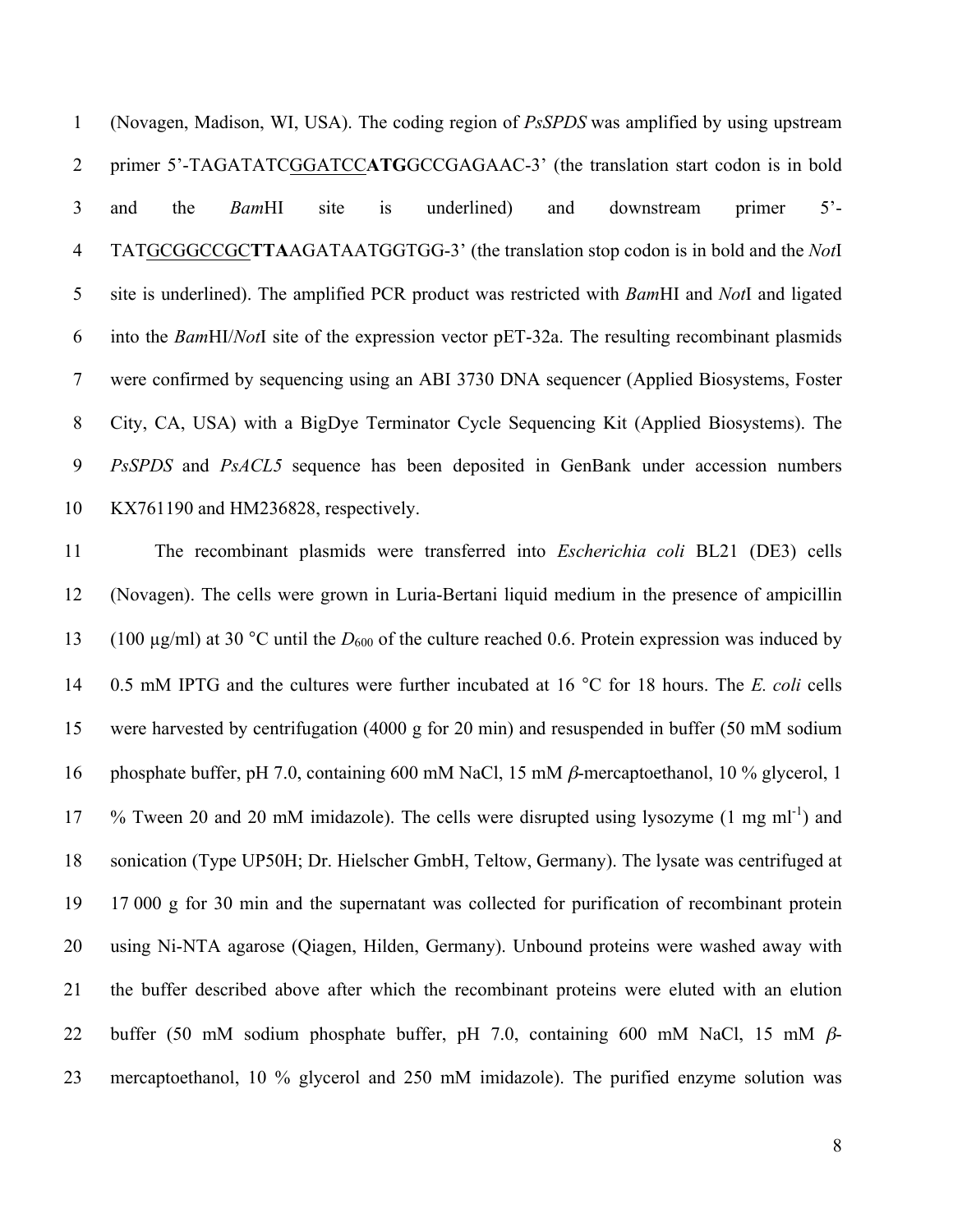buffer-exchanged to assay buffer (0.1 M Tris-HCl, pH 7.5, containing 15 % glycerol) using a PD- 10 column (GE Healthcare Bio-Sciences, Little Chalfont, UK). The purity of the recombinant proteins was verified by SDS-PAGE using a Mini-Protean II electrophoresis system (Bio-Rad, Hercules, CA, USA). Proteins were visualized with Coomassie Brilliant Blue R-250 (Merck, Darmstadt, Germany).

 PA analyses were performed for confirming the SPDS/SPMS activity of the purified PsSPDS protein. The assay mixture (200 µl) contained 0.1 M Tris-HCl (pH 7.5), 5 mM decarboxylated S-adenosyl-L-methionine (dcSAM, kindly provided by Prof. Keijiro Samenima), substrate (5 mM Put or Spd) and 34 µg purified PsSDPD protein. The reaction mixtures were 10 incubated for two hours at 30 °C, 40 °C, or 50 °C. After two hours incubation, 16  $\mu$ l of 60 % (w/v) HClO4 was added into 200 µl of the reaction mixture and analysed immediately for PAs or stored at -80 °C until analysed. For PA analyses, the samples were dansylated (Flores and Galston, 1982), stored at -20 °C and analysed within one week with HPLC (Merck Hitachi, Darmstadt, Germany) and fluorescence spectrophotometry (Merck Hitachi F-1050) at excitation and emission wavelengths of 365 nm and 510 nm, respectively. The PAs were separated by using LiChrospher 100 RP-18 5 µm column and methanol-water gradient as described by Sarjala and Kaunisto (1993). Putrescine dihydrochloride (Sigma-Aldrich, St. Louis, MO, USA), spermidine trihydrochloride (Sigma-Aldrich) and spermine tetrahydrochloride (Sigma-Aldrich) were used as standards.

 The assay of the tSpm activity of the purified PsACL5 protein was performed in the reaction mixture (200 µl) containing 0.1 M Tris-HCl (pH 7.5), 100 nM Spd, 100 nM dcSAM (kindly provided by Prof. Yoshihiko Ikeguchi) and 14 µg purified enzyme. The reaction mixture 23 was incubated for one hour at 30  $\degree$ C, 40  $\degree$ C, and 50  $\degree$ C. The presence of PAs in the reaction mixture was discovered by using benzylation method as described by Naka *et al*. (2010).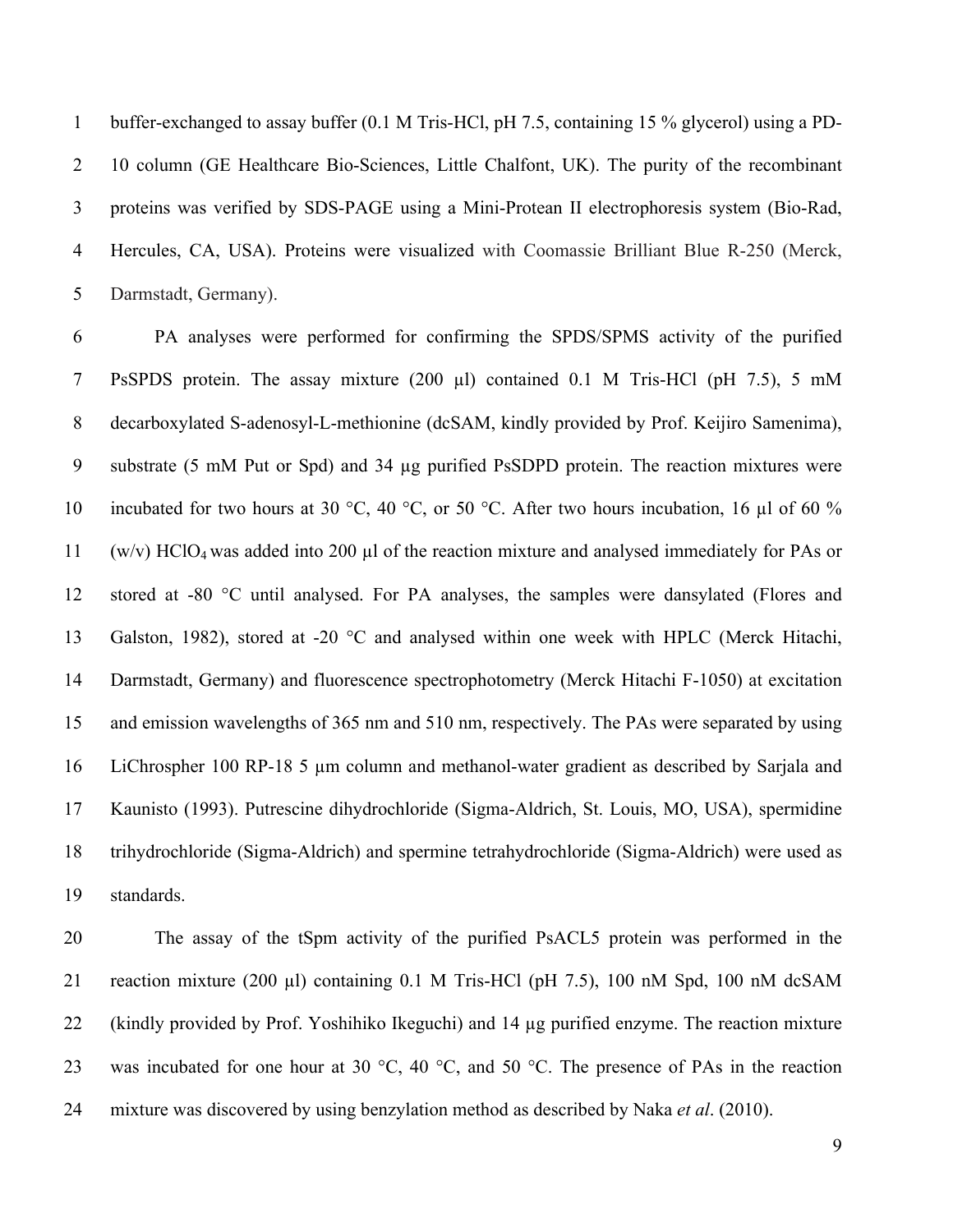#### *mRNA in situ hybridization assay of PsSPDS and PsACL5 transcripts*

 The localization of *PsSPDS* and *PsACL5* transcripts in Scots pine seeds and hypocotyls was performed as described in Vuosku *et al*. (2015). The primers used for the synthesis of a 275 bp probe for *PsSPDS* transcripts were 5'-CACATGCCCATCATTGAAGA-3' (upstream) and 5'- CCTATCGCCCTTCTAGCAAA-3' (downstream). The 332-bp long *ACL5* probe was amplified with the primers 5'-GCCGAGCTCGAGAGTAGAGA-3' (upstream) and 5'- TCGATTTCTTCGGCGTCTAT-3' (downstream). In seed sections, the DIG-labelled probes were detected by Anti-DIG-AP Fab fragments and NBT/BCIP substrate (Dig Nucleic acid detection Kit, Roche Molecular Biochemicals, Mannheim, Germany) as previously described in Vuosku *et al*. (2015). In hypocotyl sections the probes were visualized by incubating the slides for 30 min at 37 ºC with 1:200 anti-DIG-rhodamine Fab fragments (Roche Molecular Biochemicals) in the dark. Thereafter, the slides were washed four times in Tris/NaCl buffer for 10 min, dehydrated in a graded series of ethanol, air-dried and mounted with coverslips using Vectashield mounting medium (Vector Laboratories, Burlingame, CA, USA). The hypocotyl sections were examined in a confocal laser scanning microscope (LSM 5 Pascal, Carl Zeiss) with an HBO 103 mercury lamp. Adobe Photoshop CS was used to adjust contrast, brightness and color uniformly to entire images.

#### *Analysis of PsSPDS and PsACL5 gene structures and copy numbers*

 Primers (Supplementary Data Table S1) were designed to sequence full *PsSPDS* and *PsACL5* genes and their promoters. Total genomic DNA was extracted from the haploid megagametophyte tissue of the seeds (see Plant material) with the Nucleospin Plant II (Macherey-Nagel) with buffer PL1. DNA quality and quantity were checked with agarose gel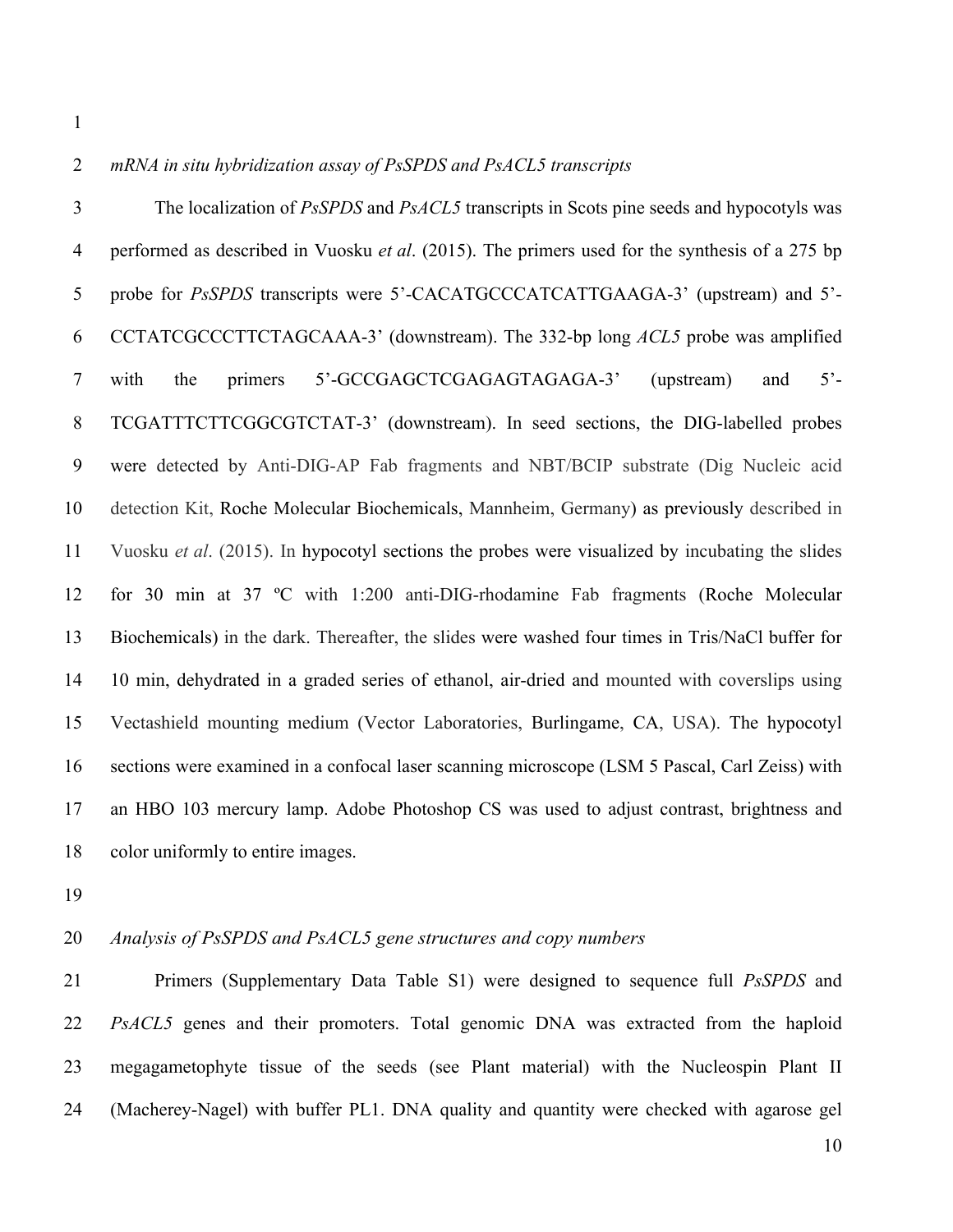electrophoresis and a NanoDrop ND1000 spectrophotometer. All of the fragments belonging to the same gene were amplified from a single megagametophyte. The MinElute PCR purification kit (Qiagen, Chatsworth, CA, USA) or the FastAP Thermosensitive Alkaline Phosphatase and Exonuclease I (Fermentas, Vilnius, Lithuania) were used to purify the PCR products. The Genome Walker Universal kit (Clontech, Mountain View, CA, USA) was used according to the manufacturer's instructions to increase the length of the promoter regions. Sequencing reactions were carried out with an ABI Prism 3730 DNA Analyzer (Applied Biosystems) with Big Dye Terminator kit v3.1 (Applied Biosystems). Following sequencing, manual checking and edition were done in Sequencher 4.7 (Gene Codes Corporation). Sequences were aligned using MUSCLE (Edgar, 2004) in Geneious version 6.1 (created by Biomatters, available from http://www.geneious.com). The genomic sequences of *PsSPDS* and *PsACL5* have been deposited in GenBank under accession numbers KX788070 and KX788071, respectively.

 No fully sequenced genome of Scots pine is available to date. Thus, in order to predict the copy number of the *SPDS* and *ACL5* genes in the Scots pine genome, the current assembly (version 2.01 in March 2017) of the loblolly pine (*Pinus taeda* L.) genome was downloaded from 16 the UCDavis Dendrome website (http://dendrome.ucdavis.edu/ftp/Genome\_Data/genome/pinerefseq/Pita/) and used for full BLAST search on local server. The results of the BLAST search were analyzed for the occurrences of complete gene sequences of *SPDS* and *ACL5* using the Geneious software. To confirm that the best-matching sequences were putative SPDS and ACL5 proteins, BLAST searches were performed against the NCBI nr or UniProtKB/Swiss-Prot databases. In addition, the deduced PsSPDS and PsACL5 proteins were used for BLAST search against loblolly pine transcripts and protein sequences.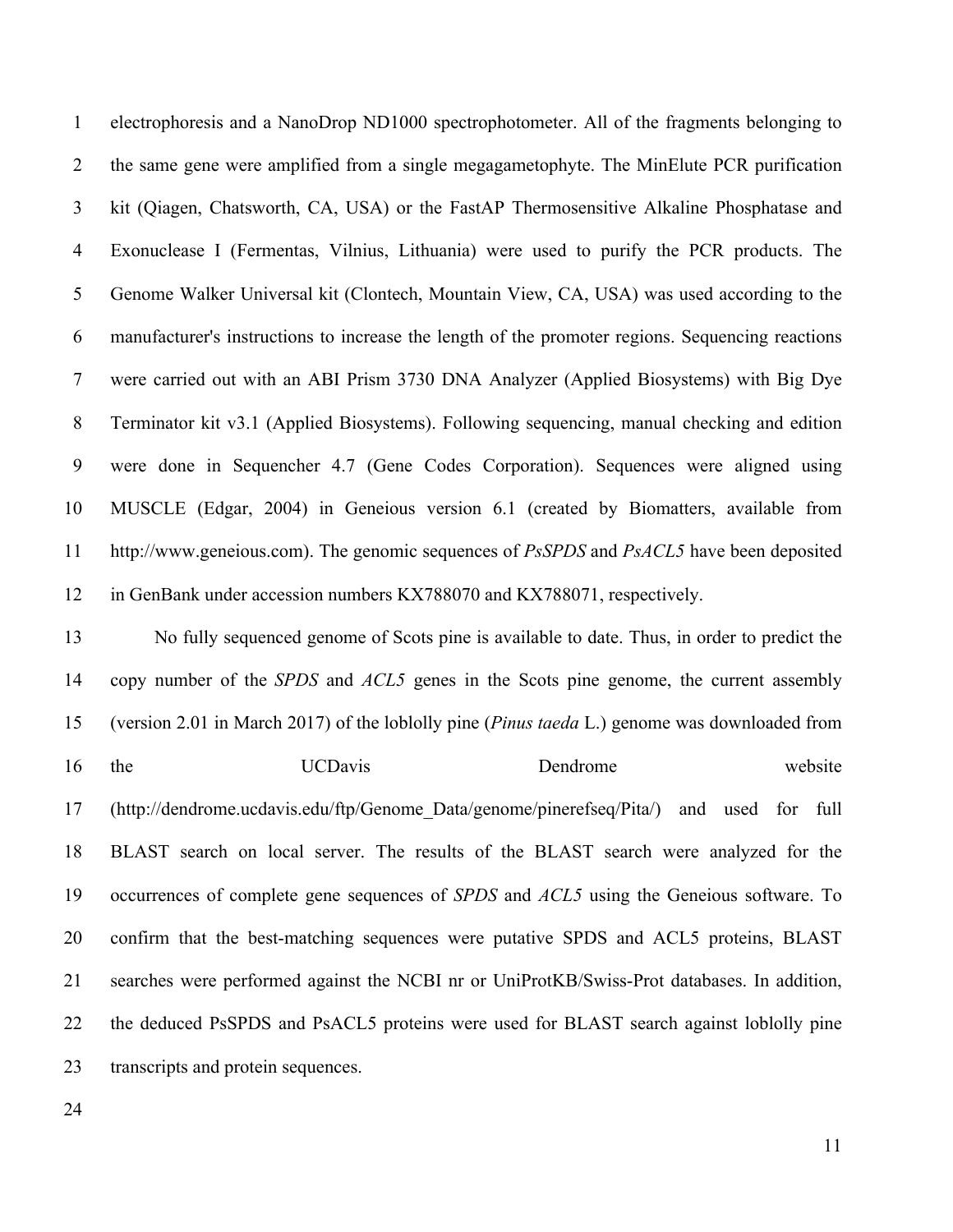## *Functional analysis of SPDS and SPMS promoter regions*

 The genomic sequences of 3 kb upstream of the SPDS and SPMS genes in Arabidopsis (*Arabidopsis thaliana* L.) and black cottonwood (*Populus trichocarpa*) were extracted from The Arabidopsis Information Resource (TAIR; http://www.arabidopsis. org/) and The Populus Genome Integrative Explorer (PopGenIE; http://popgenie.org/), respectively. The promoter sequence of *PsSPDS* (KX788070, 1201 bp) was extended to 3 kb with the 1810 bp promoter sequence of loblolly pine from conifer Genome Integrative Explorer (ConGenIE; http://congenie.org/). Transcription factor binding sites (TFBS) and the corresponding transcription factors (TF) within the promoter regions of *SPMS* and *SPDS* genes as well as their functions were searched using PlantPAN2.0 database (http://plantpan2.itps.ncku.edu.tw) (Chang *et al*., 2008; Chow *et al*., 2016). The comparison of the presence and absence of the identified *cis*-regulatory elements in the promoter regions of the *SPDS* and *SPMS* genes was carried out manually by generating presence-absence data (Supplementary Data Table S2). The functions of TFBS/TF were determined in the cases where a TFBS was present in *PsSPDS* but was absent in at least one of the Arabidopsis or black cottonwood *SPDS*/*SPMS* genes as well as in the cases where a TFBS was absent in *PsSPDS* (Supplementary Data Table S3). The similarity of the TFBS content among the promoter regions of the *SPDS* and *SPMS* genes in Scots pine, Arabidobsis and black cottonwood, was investigated with global non-metric multidimensional scaling (GNMDS) in the library vegan (Oksanen *et al*., 2016) of a statistical program R (R Core Team, 2015) using presence-absence data. The analysis was performed with 50 separate random starts with function metaMDS using dissimilarity index Raup-Crick.

*Phylogenetic analysis of plant SPDS, SPMS and ACL5 genes*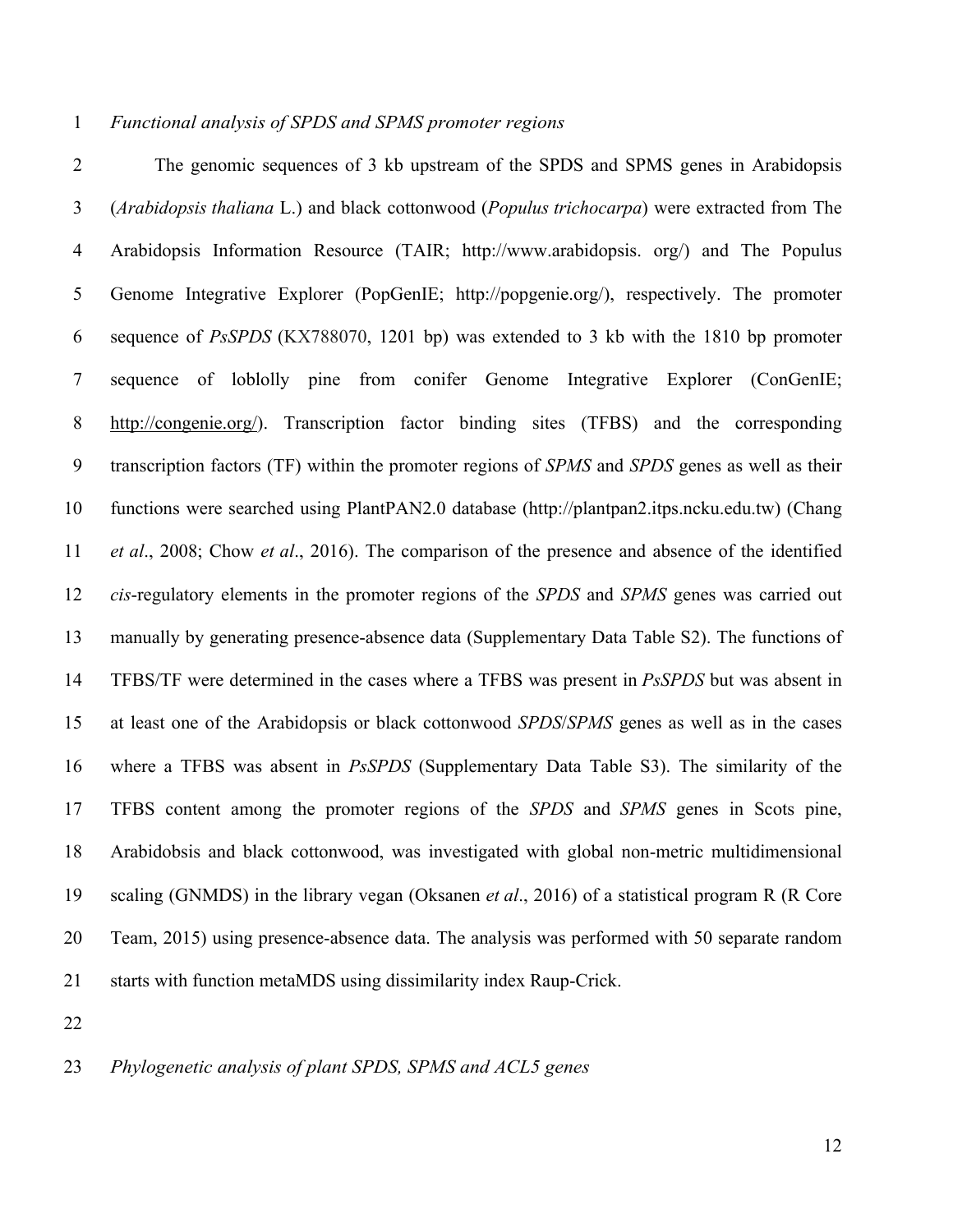For the phylogenetic analysis of plant APT genes, BLAST searches against NCBI 2 databases (http://www.ncbi.nlm.nih.gov) were carried out against the coding sequences of the *PsSPDS* and *PsACL5* genes. In the case of other conifers, EST information was used to reconstruct a contig containing the complete coding sequence, when no unigene sequences were available. In addition, sequences were chosen on the basis of previous literature to the phylogenetic analysis. The nucleotide sequence alignments of APT genes were performed with ClustalX (Thompson *et al*., 1997) (Supplementary Data Fig. S2). The phylogenetic trees were inferred using the maximum likelihood (ML) method based on the Tamura-Nei model (Tamura and Nei, 1993). Initial trees for the heuristic search were obtained by applying the neighbor- joining method to a matrix of pairwise distances estimated using the maximum composite likelihood (MCL) approach. All codon positions were included. The positions containing gaps and missing data were eliminated from the dataset. The bootstrap method (Felsenstein, 1985) with 1000 replicates was used to evaluate the confidence of the reconstructed trees. Bootstrap values between 70 % and 100 % have been suggested to indicate significant support for a branch (Soltis and Soltis, 2003). Phylogenetic analyses were conducted in MEGA 5.05 (Tamura *et al*., 2011).

#### **RESULTS**

#### *Scots pine tissues contain both Spm and tSpm*

 The PA content was measured in several tissues of Scots pine seedlings and seeds. Especially, we were interested in the copresence of Spm and tSpm. Both Spm and tSpm were detected in the cotyledons, hypocotyls and roots of seedlings as well as in the embryos and megagametophytes 23 of mature seeds. tSpm concentration of the tissues varied from 0.3 to 7.7 nmol  $g^{-1}$  (Table 1). The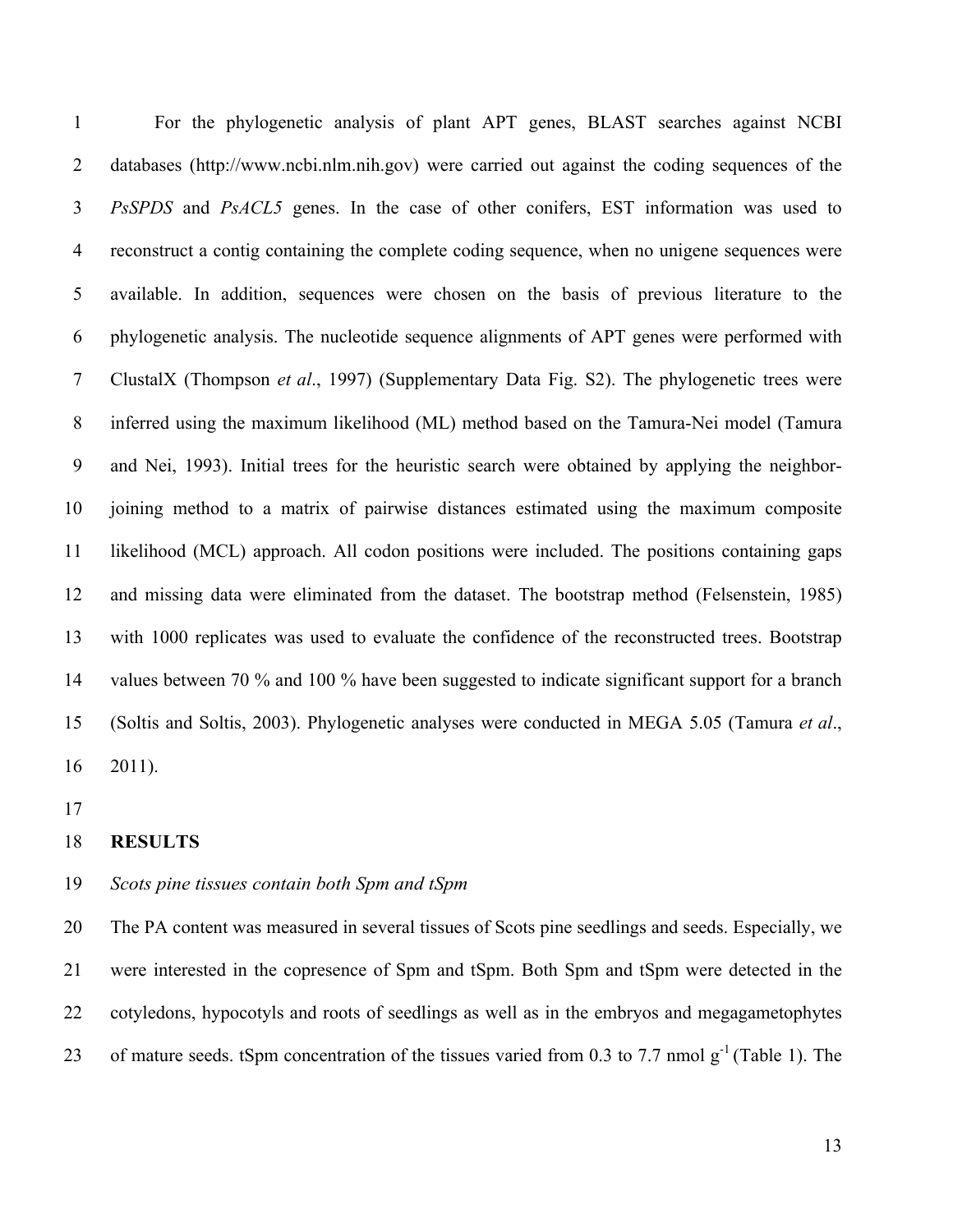content of tSpm was 2-31 % of the content of Spm. In embryos and megagametophytes the proportion of tSpm was higher than in other Scots pine tissues.

## *Identified Scots pine SPDS and ACL5 proteins*

 The identified *P. sylvestris SPDS* gene (*PsSPDS*) had an open reading frame (ORF) of 1038 bp coding a protein of 345 amino acids with a calculated molecular weight of 37.90 kDa and a theoretical p*I* of 4.94. The predicted amino acid sequence of *PsSPDS* showed high similarity with 8 the SPDS proteins of angiosperms. PsSPDS shared 72 % identity with SPDSs identified from rice (*Oryza sativa* L.) and clementine (*Citrus clementina* Hort. ex Tan.), 71 % with SPDS of black cottonwood (*Populus trichocarpa*)*,* 70 % with SPDS1 of apple (*Malus x domestica*), and 67 % identity with Arabidopsis SPDS1 (Supplementary Data Fig. S3). The PsSPDS sequence contained conserved motifs shown to be binding sites for SAM and dcSAM in all members of the APT family.

 The *P. sylvestris ACL5* gene (*PsACL5*) had an ORF of 1125 bp that is predicted to encode protein of 374 amino acids with a calculated molecular weight of 41.78 kDa and a p*I* of 5.98. The predicted amino acid sequences of *PsACL5* showed 66 % identity with ACL5 identified earlier in black cottonwood, 61 % with ACL5 of clementine, 60 % with ACL5 proteins of rice and apple (*M. sylvestris*), and 59 % identity with the Arabidopsis ACL5 protein (Supplementary Data Fig. S4). Moreover, the PsACL5 sequence contained the conserved motifs of the APT family.

## *Bifunctional PsSPDS enzyme produces both Spd and Spm*

 To study the enzymatic functions of the proteins encoded by *PsSPDS* and *PsACL5*, the coding regions of the genes were expressed in *Escherichia coli* strain BL21 with pET-32a expression vector. The SDS-PAGE analysis of the purified recombinant proteins resulted in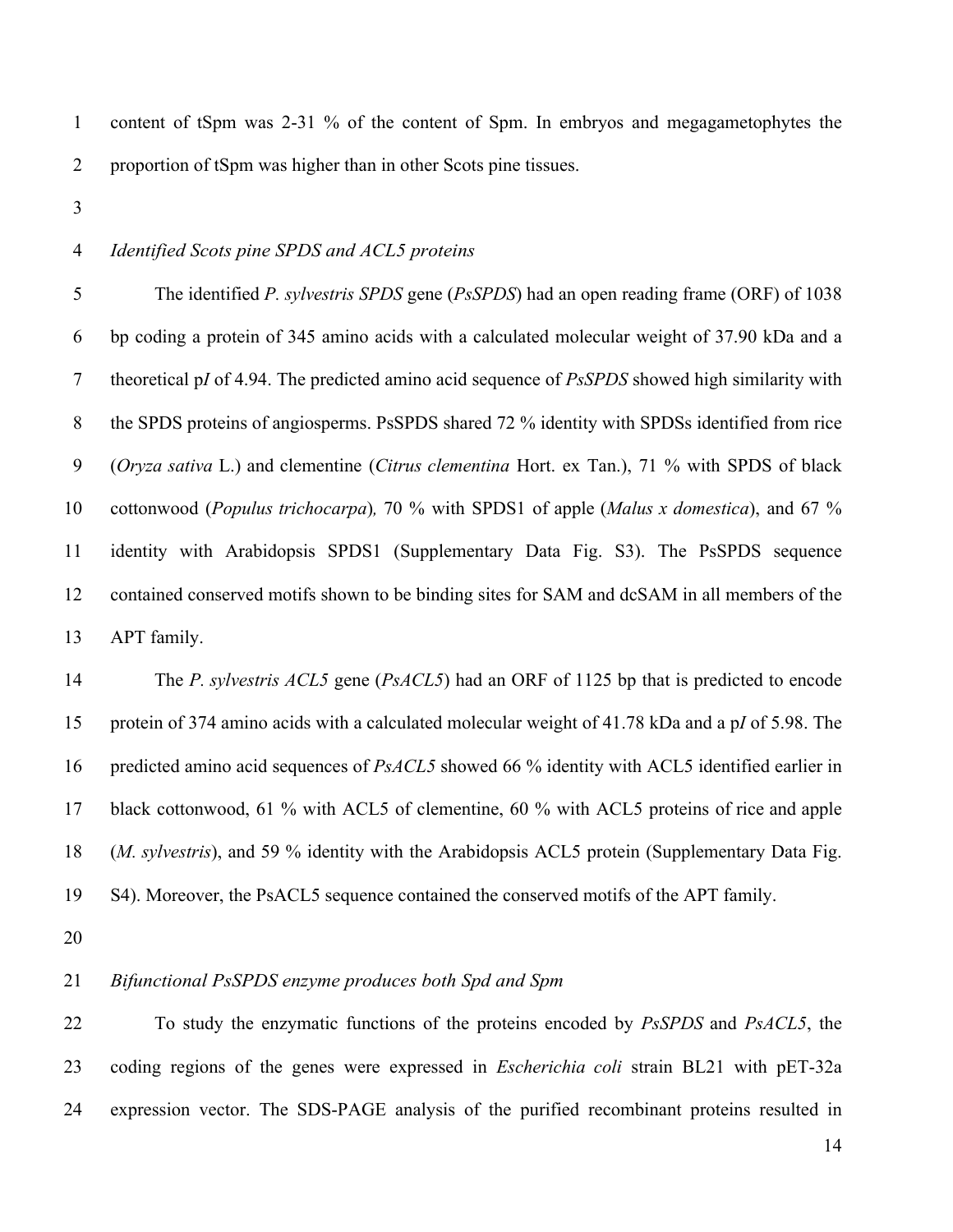bands with a molecular mass of ~55 kDa for protein encoded by *PsSPDS* and ~60 kDa for protein encoded by *PsACL5* (Fig. 1A) which coincides with the calculated molecular masses of recombinants with N-terminal His-tag (SPDS protein, 55.5 kDa; ACL5 protein, 58.9 kDa).

 We found that purified PsSPDS catalyzes the synthesis of both Spd and Spm while the enzyme encoded by PsACL5 produced tSpm but not its isomer Spm (Fig. 1B). The PsSPDS enzyme reaction mixture containing Put as a substrate produced Spd, whereas the PsSPDS enzyme reaction mixture containing Spd as a substrate produced Spm (Fig. 1C). Raising the 8 incubation temperature from 30 °C to 50 °C significantly increased Spm formation (p-value 0,00015). Spd or Spm were not produced in the control reactions lacking PsSPDS enzyme (Fig.1B). Incubation of reaction mixture with the PsACL5 protein confirmed that tSpm was 11 produced in all incubation temperatures at 30 °C, 40 °C and 50 °C (Supplementary Data Fig. S5).

## *PsSPDS and PsACL5 expression in developing vascular structures*

 In the Scots pine seed, the embryo lies within the corrosion cavity of the megagametophyte, which houses the majority of the storage reserves of the seed. In the germinating embryo, intense *PsSPDS* expression was localized in the procambial cells continuing from cotyledons to the hypocotyl, but slight *PsSPDS* expression was found in all cells of the embryo (Fig. 2A). Procambium consists of a few layers of tightly packed cells, where *PsSPDS* also expressed during cell division (Fig. 2B-E). Unlike the *PsSPDS* gene, *PsACL5* was found to express specifically only in procambial cells in the embryo (Fig. 2F, G). The specificity of the antisense *PsSPDS* and *PsACL5* probes was confirmed by the absence of signals in the sections hybridized with the sense *PsSPDS* and Ps*ACL5* probes, respectively (Fig. 2H, I). Non-specific hybridization signal generated by fragmented nucleic acids was observed in the embryo surrounding region (ESR) of the megagametophyte as previously described in Vuosku *et al*. (2010).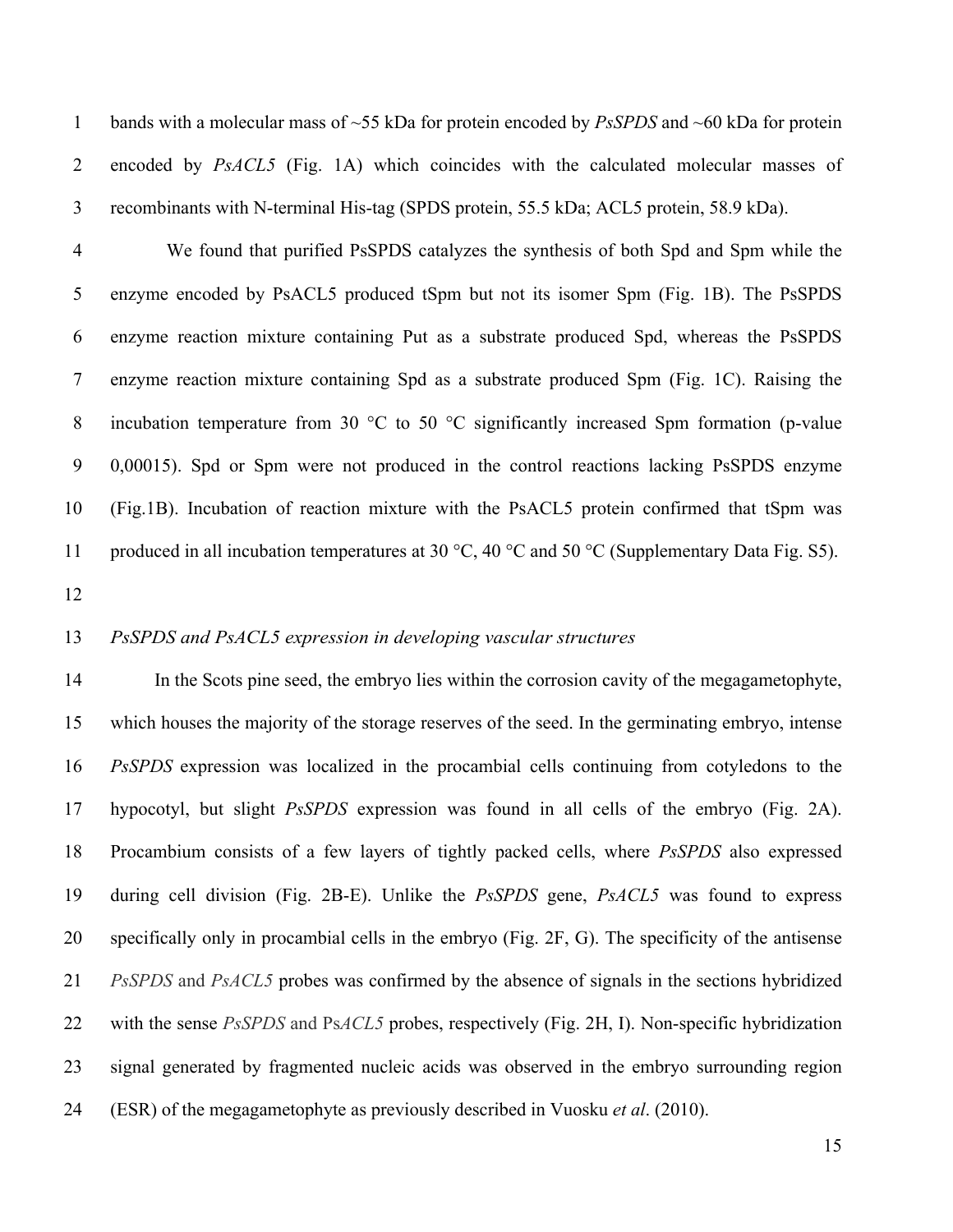In the hypocotyls of Scots pine seedlings, both *PsSPDS* and *PsACL5* were expressed specifically in developing tracheary elements (Fig. 3A, B, D, E). No signals were detected in the hypocotyl sections hybridized with the sense *PsSPDS* (Fig. 3C) and *PsACL5* (Fig. 3F) probes.

## *Conserved exon-intron structure of PsSPDS and PsACL5 genes*

 The full genomic sequence of *PsSPDS* contained nine exons (Fig. 4A) versus ten for *PsACL5* (Fig 4B). *PsSPDS* harbored overall larger introns leading to gene size of between 5995 bp and 6135 bp for *PsSPDS* versus between 2641 bp and 2653 bp for *PsACL5* from start codon to stop codon in the 24 samples we sequenced. The intron insertion phases were also very different between the two genes.

 The comparison of the exon - intron structure between *PsSPDS* and the *SPDS* genes of angiosperms revealed that the gene structure has been conserved during the evolution in seed plants, suggesting an orthologous origin for the genes. The orthologs accumulate much fewer structural differences unlike the paralogs (Xu *et al.,* 2012). All *SPDS* orthologs harbored nine exons with same sizes except for exons I and IX, but the size of the large introns was highly variable (Fig. 4A). For the *ACL5* orthologs, with the exception of *AtACL5*, the situation was similar, with ten exons of identical sizes except for exons I and X (Fig. 4B). Considering the very long divergence time between gymnosperms and angiosperms, the conserved gene structure among seed plants seems remarkable suggesting the important role of these APTs.

 BLAST search against the assembly version v2.01 of the loblolly pine (*Pinus taeda* L.) genome resulted in one full-length copy of *ACL5* (in scaffold 80063) and one full-length copy of *SPDS* (in scaffold 114828). The full-length *PtACL5* showed 95 % sequence identity with the full- length *PsACL5* while CDS regions showed 98.9 % sequence identity. Likewise, there were 97 % and 98.9 % sequence identities between the full-length genes and the CDSs of loblolly pine and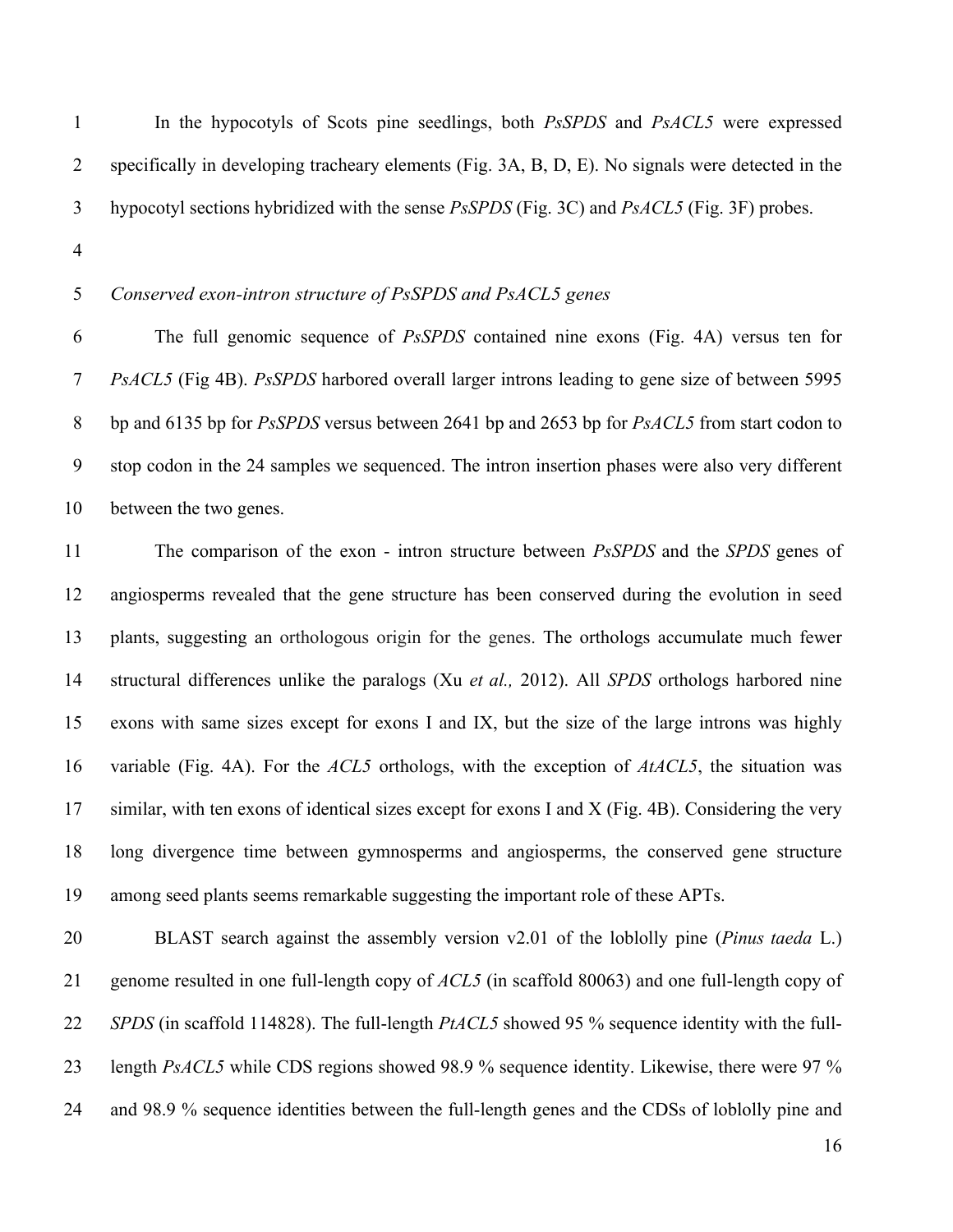Scots pine *SPDS,* respectively. BLAST search against the loblolly pine transcript and protein sequences also resulted in one sequence for *PsSPDS* (PITA\_000022967-RA). No result was obtained for *PsACL5*; however, the transcript and protein sequences were available only for the genome assembly version v1.01 and this situation may evolve with subsequent updates. Together, these results suggest that there are only single copies of the *PsSPDS* and *PsACL5* genes.

## *Transcription factor binding site composition of PsSPDS promoter region*

 In order to get an overview about the roles of bifunctional *PsSPDS* in Scots pine and the separate *SPDS* and *SPMS* genes in angiosperms, putative transcription factor binding sites (TFBSs) were searched from their promoter regions. The function of TFBSs, when possible, was found out by literature search. Promoter regions of the Scots pine *PsSPDS* gene and the *SPDS* and *SPMS* genes of black cottonwood (*PtSPDS* and *PtSPMS*) and Arabidopsis (*AtSPDS* and *AtSPMS*) were used for the analyses. In the presence-absence data of the total 81 TFBSs detected in the promoter regions of the SPDS and SPMS genes, 16 TFBSs were not present in the *PsSPDS* promoter (Supplementary Data Table S2). Instead, all TFBSs found from the *PsSPDS* promoter exist also at least in one gene in angiosperms. None of the detected TFBSs were present only in the SPMS promoters. The functions of the angiosperm-specific TFBSs were mostly related to embryogenesis, development and abiotic stress responses (Supplementary Data Table S3). The global non-metric multidimensional scaling (GNMDS) analysis revealed that the TFBS composition of *PsSPDS* resembles more the TFBS composition of the *SPMS* genes of black cottonwood and Arabidopsis than the *SPDS* genes of those species (Fig. 4C). The results suggest that PsSPDS carries on many functions, which have been delegated to SPMS after the evolution of separate *SPDS* and *SPMS* genes in angiosperms.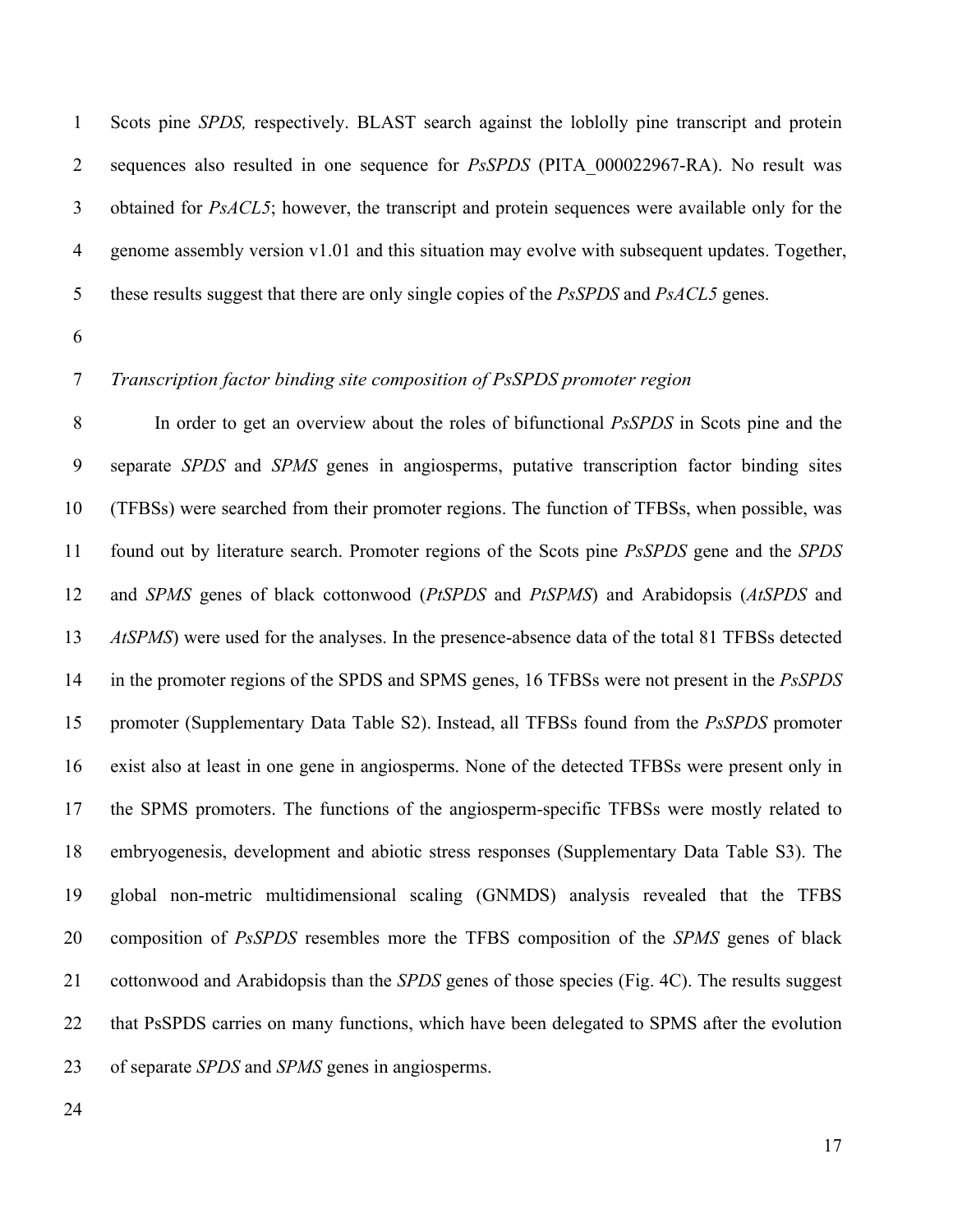*Phylogenetic relationship of plant SPDS, SPMS and ACL5 genes*

 The phylogenetic analysis of plant *SPDS*, *SPMS* and *ACL5* sequences confirmed the close relationship between the *SPDS* and *SPMS* sequences, which is in accordance with the view that in angiosperms *SPMS* genes have evolved from *SPDS* genes via gene duplication, whereas the *ACL5* gene seems to have a different evolutionary origin. *SPDS* and *SPMS* sequences divided into separated phylogenetic groups with high bootstrap support (100 %). The *PsSPDS* sequence formed the SPDS group together with the *SPDS* sequences of other conifers, angiosperms and the moss *Physcomitrella*. Furthermore, the phylogenetic analysis confirmed that *PsACL5* belonged to the same main branch with the *ACL5* sequences from other seed plants and *Physcomitrella* (Fig. 5).

#### **DISCUSSION**

 In the present study, we revealed that Scots pine possesses a bifunctional SPDS enzyme, which is able to produce both Spd and Spm, and that Scots pine tissues contain Spd, Spm and tSpm. To our knowledge, Spm and tSpm have been previously detected in gymnosperms only in ginkgo (*Ginkgo biloba)* nuts (Takano *et al*. 2012) and, so far, the *SPMS* gene has not been found in gymnosperms (Minguet *et al*., 2008). Thus, differing from the current view, our results demonstrate that SPMS activity is not a novel characteristic evolved only in the angiosperm line of the seed plants but SPMS activity also exists in the evolutionary old gymnosperms. The Scots pine *PsSPDS* gene and the *SPDS* genes of the angiosperm species showed highly similar gene structure, high sequence similarity at amino acid level as well as close phylogenetic relationship providing evidence for a common evolutionary history of the genes.

 Only one *SPDS* gene was found from the loblolly pine genome, whereas angiosperm plant species tend to have several copies of *SPDS* genes. The duplication of *SPDS* genes has been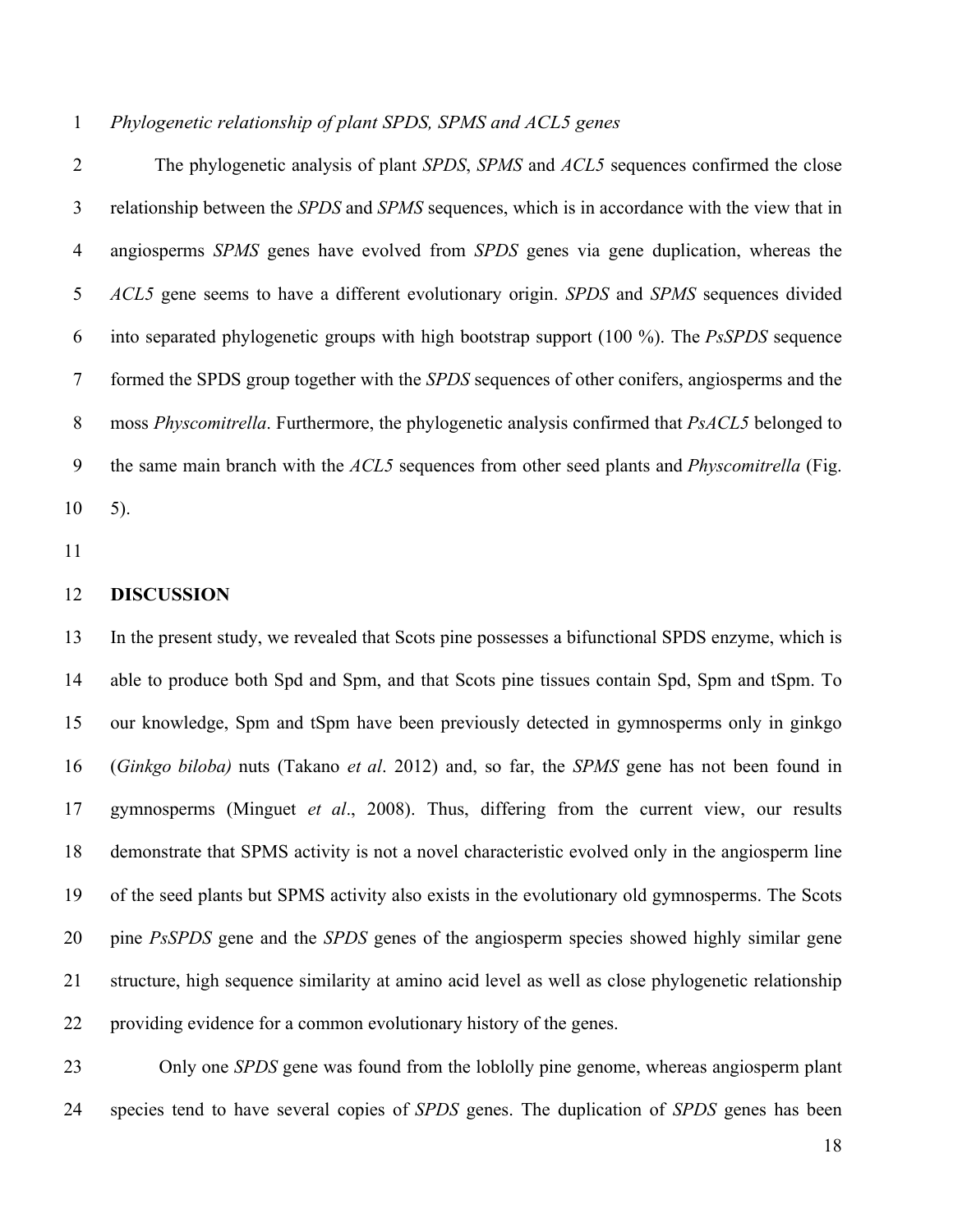suggested to be the origin of a variety of new activities such as SPMS. During evolution, *SPMS* genes have arisen from *SPDS* independently at least three times, in animals, fungi and angiosperm plants (Minguet *et al*., 2008). Currently, the existence of a separate SPMS gene that also may contribute to Spm synthesis in gymnosperms in addition to the bifunctional SPDS revealed in the present study cannot be definitely excluded due to the imperfect annotation of conifer genomes. Generally, gene duplication has been considered as a major source of new genes and functional innovations, which can originate in different ways, including mutations that directly impart new functions (neofunctionalization), subdivision of ancestral functions (subfunctionalization) and selection for changes in gene dosage (Ohno,1970; reviewed e.g. by Conant and Wolfe, 2008; Hahn, 2009). However, several studies have suggested that most new genes have no novel functions (Prince and Pickett, 2002) and, actually, the predominant fate of most duplicates is loss (Li, 1983; Maere *et al*., 2005; Hanada *et al*., 2008).

 The mechanisms such as subfunctionalization that do not require the evolution of new functions may play an important role in the initial retention of duplicate genes (Panchy *et al*., 2016). The patchwork model of enzyme pathway evolution suggests that ancestral enzymes were unspecific and therefore capable to catalyze chemically similar reactions (Fani and Fondi, 2009). After duplication, two genes may be preserved if both members of the pair experience degenerative mutations that result in complementary loss of subfunctions and thus in the portioning of the functions of an ancestral gene among daughter copies (Force *et al.*, 1999; Lynch and Force, 2000). Against this background, it seems likely that the broad substrate specificity of the ancient *SPDS* genes may have favored the repeated evolution of *SPMS* genes from *SPDS* genes via gene duplications detected in several eukaryotic taxonomic groups by Minguet *et al*. (2008).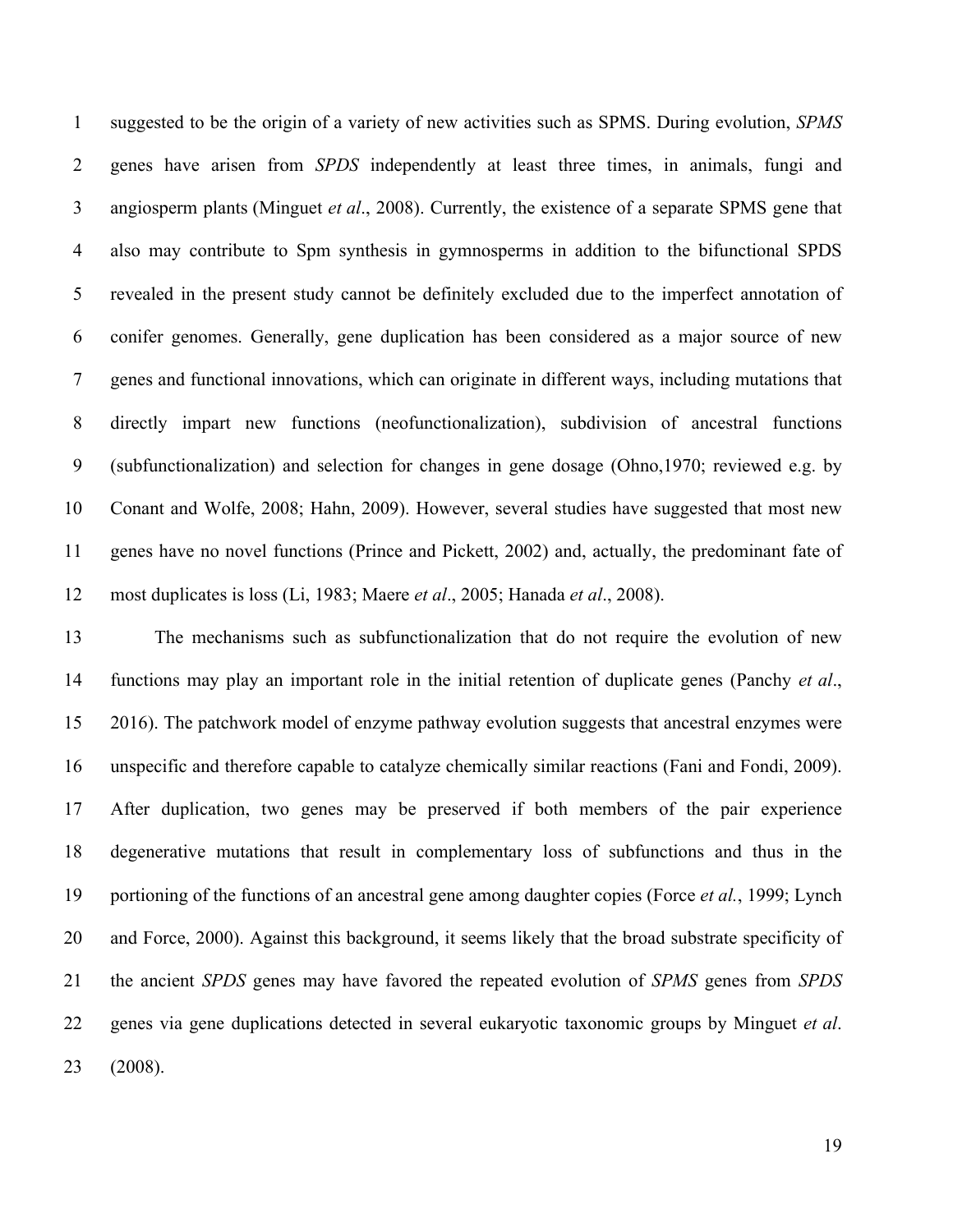There is only little experimental evidence for the various theoretical models of evolution after gene duplication mostly due to incomplete information on functional properties of the progenitor gene, because these ancient genes and the proteins they encode usually no longer exist. Therefore, the bifunctional *PsSPDS* gene found in the present study from an evolutionary old gymnosperm species together with the separate *SPDS* and *SPMS* genes in angiosperms provide a valuable example of the preservation and evolution of duplicated genes. Our findings suggest that SPMS activity already existed as a secondary property in the *SPDS* progenitor gene. After the *SPDS* duplication in the angiosperm lineage, the functions of the progenitor gene became divided to the daughter copies and SPMS activity co-opted a primary role. In gymnosperm lineage, the SPDS gene remained bifunctional during evolution (Fig. 6).

 Subfunctionalization may have occurred simply as a result of accumulation of neutral degenerative mutations that have removed either SPDS or SPMS activity from each gene copy after the duplication of the bifunctional progenitor gene in angiosperms. However, both SPDS and SPMS activities may not have been able to be optimized simultaneously in the bifunctional enzyme due to the different roles of Spd and Spm in plant cells. Thus, separate SPDS and SPMS enzymes might have been a solution to the conflict and provided a clear adaptive advantage. In eukaryotic organisms, hypusine synthesis defines an absolute requirement for Spd (Chattopadhyay *et al*., 2003 and 2008; reviewed by Wolff and Park, 2015). Arabidopsis *spds1-1 spds2-1* double-mutant lacking Spd shows embryo lethal phenotype (Imai *et al*., 2004b). Our findings in the present study supported the essential role Spd in basic cell functions since *PsSPDS* expression was detected in all cells of the Scots pine embryo. Moreover, *PsSPDS* expression was localized in dividing cells, where also *ADC*, the enzyme catalyzing the preceding step in the PA biosynthesis pathway, has been shown to be expressed (Vuosku *et al*., 2006). Unlike Spd, Spm is not essential for life but has generally been considered as a stress protective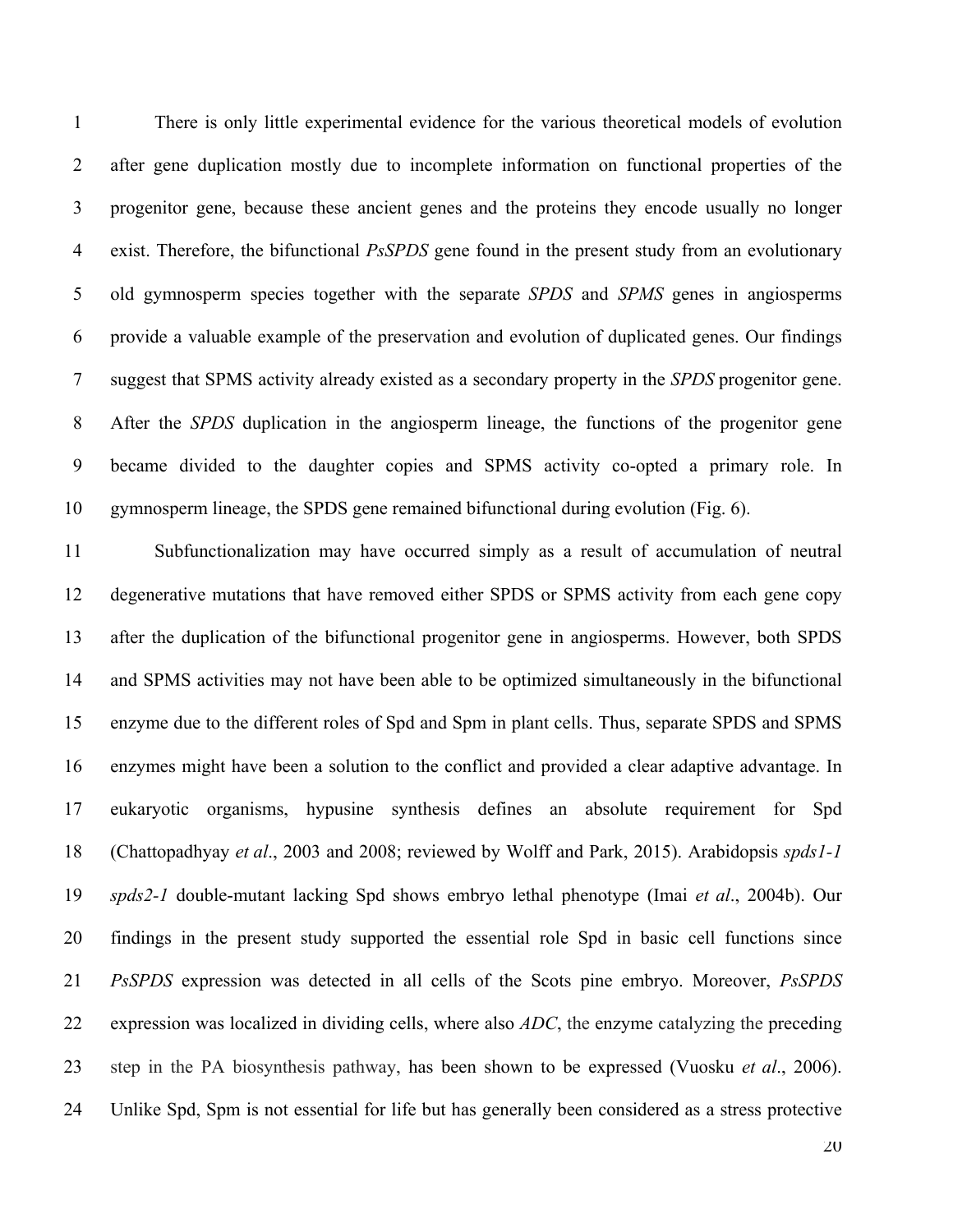molecule in plants (Yamaguchi *et al*., 2007; Do *et al*., 2013). Arabidopsis plants with blocked activity of *spms* and without Spm show similar phenotype as the wild type under optimal growth conditions, but the mutants are very sensitive to stresses (Imai *et al*., 2004a). In pine tissues, Spm also accumulates under abiotic stresses (Islam *et al*., 2003; Muilu-Mäkelä *et al*., 2015). Taken together, our results propose that the evolution of separate *SPDS* and *SPMS* genes in angiosperms has provided an adaptive advantage by making not only the Spm production more efficient but also the regulation of the SPDS and SPMS activities more flexible, whereas the loss of SPMS activity after gene duplication would have led to fitness cost. The TFBS profile of the *PsSPDS* promoter resembles more the promoter TFBS profiles in *SPMS* genes than *SPDS* genes in angiosperm. The result suggests that bifunctional PsSPDS due to the production of Spm as a secondary function also possesses a wide variety of other functions, which have been acquired by *SPMS* genes in angiosperms. Furthermore, the presence of separate *SPDS* and *SPMS* genes may have released the regulation of the *SPDS* genes to evolve more freely compared to bifunctional *PsSPDS*.

 Both PsSPDS and PsACL5 retained catalytic activity also at temperatures, which are remarkable high for plant enzymes. Furthermore, PsSPDS seemed to have increasing affinity for Spd as a substrate at high temperatures. Raising the incubation temperature for PsSPDS from 30 °C to 50 °C tripled Spm formation, whereas there was no significant change in the amount of produced Spd. The result suggest the importance of Spd and especially Spm production in elevated temperatures and heat stress in Scots pine, which is in agreement with the previous reports on angiosperm species (Kasukabe *et al.,* 2006; Cheng *et al.,* 2009; Sagor *et al.,* 2013; Sang *et al.,* 2017). During the seasonal fluctuation of free PAs in Scots pine needles, low Spm/tSpm concentrations coincided with low temperatures in winter (Sarjala and Savonen, 1994;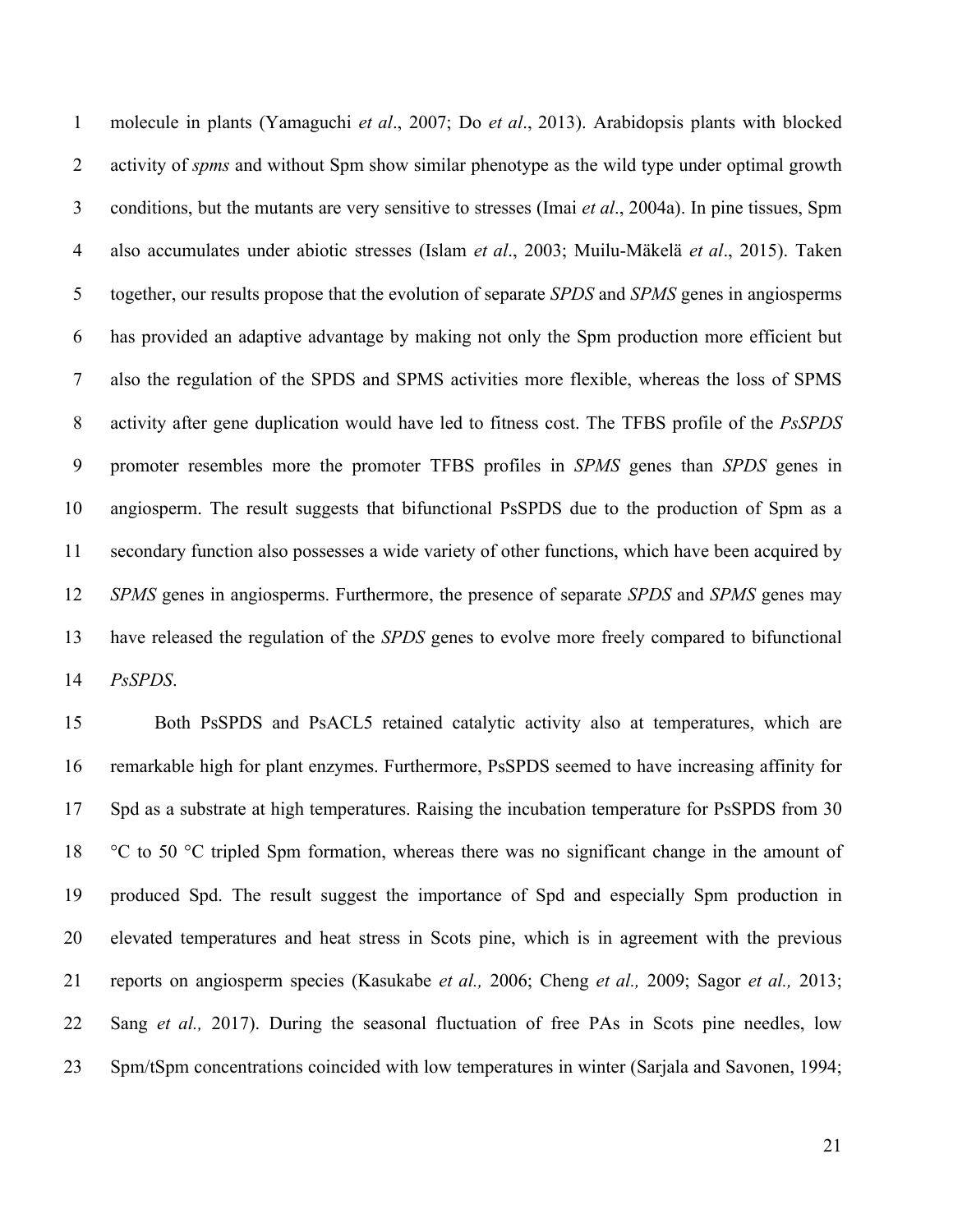Sarjala and Kaunisto, 1996), which also support the connection between environmental temperatures and Spm/tSpm production.

 The *ACL5* in eukaryotes seems to be an ancient plant-specific gene, which has been proposed to originate from a horizontal gene transfer from Archaea or Bacteria to plants (Minguet *et al*., 2008). In Arabidopsis, tSpm has been identified as a novel plant growth regulator that represses xylem differentiation and promotes stem elongation by preventing premature death of developing xylem vessel elements (Kakehi *et al*., 2008; Muniz *et al*., 2008; Vera-Sirera *et al*., 8 2010). Our findings in the present study enhance the role of ACL5 and tSpm in development of vascular structures in conifers. *PsACL5* and also *SPDS* transcripts were localized in the procambial cells in Scots pine germinating embryos and, moreover, in the developing tracheary elements of hypocotyls in young Scots pine seedlings. All vascular tissues are derived from undifferentiated, meristematic cells, and the body plan for the vasculature in the adult plant is already established in the embryo (Ye, 2002). Xylem is a specialized vascular tissue that serves as a conduit of water and nutrients and provides mechanical strength for upright growth (Růžička *et al*., 2015). The important part of mature xylem is composed of tracheary elements, which fall into two broad categories: tracheids, typically found in lycophytes, ferns, and gymnosperms and vessel elements, which reach their peak of diversity in the angiosperms (Wilson, 2013). Altogether, the role of ACL5 in the development of TEs in angiosperm and gymnosperm species, but also the presence of three *ACL5* copies in non-vascular moss *Physcomitrella* (Rodríguez- Kessler *et al*., 2010), suggest that ACL5 and further tSpm perform multiple tasks in the development of land plants.

 In conclusion, our results revealed that an evolutionary old gymnosperm, Scots pine, has a bifunctional SPDS able to produce both spd and spm, when angiosperms seem to lean on separate enzymes in spd and spm biosynthesis. The *PsACL5* gene was found to code a protein with ACL5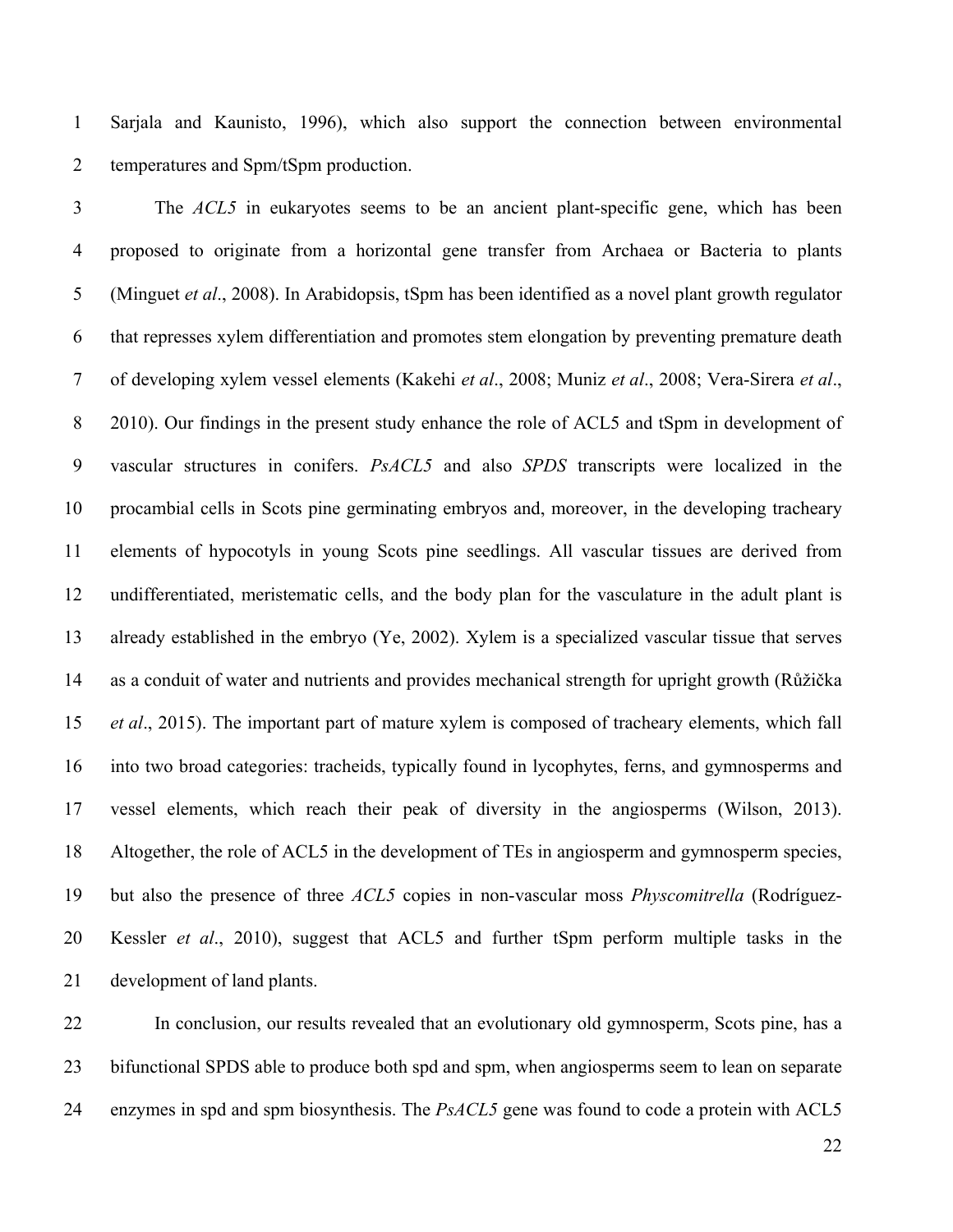activity catalyzing the production of tSpm, and the expression of *PsACL5* was associated with the development of vascular structures during early development of Scots pine. Altogether, the bifunctional SPDS and vascular-associated ACL5 enzymes of Scots pine shed new light on the evolution and function of aminopropyltransferases in seed plants.

## **SUPPLEMENTARY DATA**

 Supplementary data are available in online and consist of the following. Fig. S1: Polyamine biosynthesis pathway in plants. Fig S2: The alignment of the *SPDS*, *SPMS* and *ACL5* sequences for phylogenetic analysis. Fig. S3: Comparison of the predicted amino acid sequence of the *P. sylvestris* PsSPDS protein with previously characterized homologues from angiosperm. Fig. S4: Comparison of the predicted amino acid sequence of the *P. sylvestris* PsACL5 protein with previously characterized homologues from angiosperm. Fig. S5: Area of the tSpm HPLC peaks in 100 nM reaction mixture with PsACL5 enzyme and Spd as a substrate after 1h incubation under three different temperatures (30, 40 and 50°C). Table S1: Primers for PCR and sequencing of the *PsSPDS* and *PsACL5* genes from Scots pine. Table S2: Presence-absence data generated from the transcription factor binding sites (TFBSs) found in the 3kb promoter regions of *SPDS* and *SPMS* genes of *Populus trichocarpa* (*PtSPDS* and *PtSPMS*), *Arabidopsis thaliana* (*AtSPDS* and *AtSPMS*) and *Pinus sylvestris* (*PsSPDS*) using PlantPAN 2.0. database. Table S3: Transcription factor binding sites (TFBSs) and their functions found in the 3kb promoter regions of *SPDS* and *SPMS* genes of *Populus trichocarpa* (*PtSPDS* and *PtSPMS*), *Arabidopsis thaliana* (*AtSPDS* and *AtSPMS*) and *Pinus sylvestris* (*PsSPDS*) using PlantPAN 2.0. database.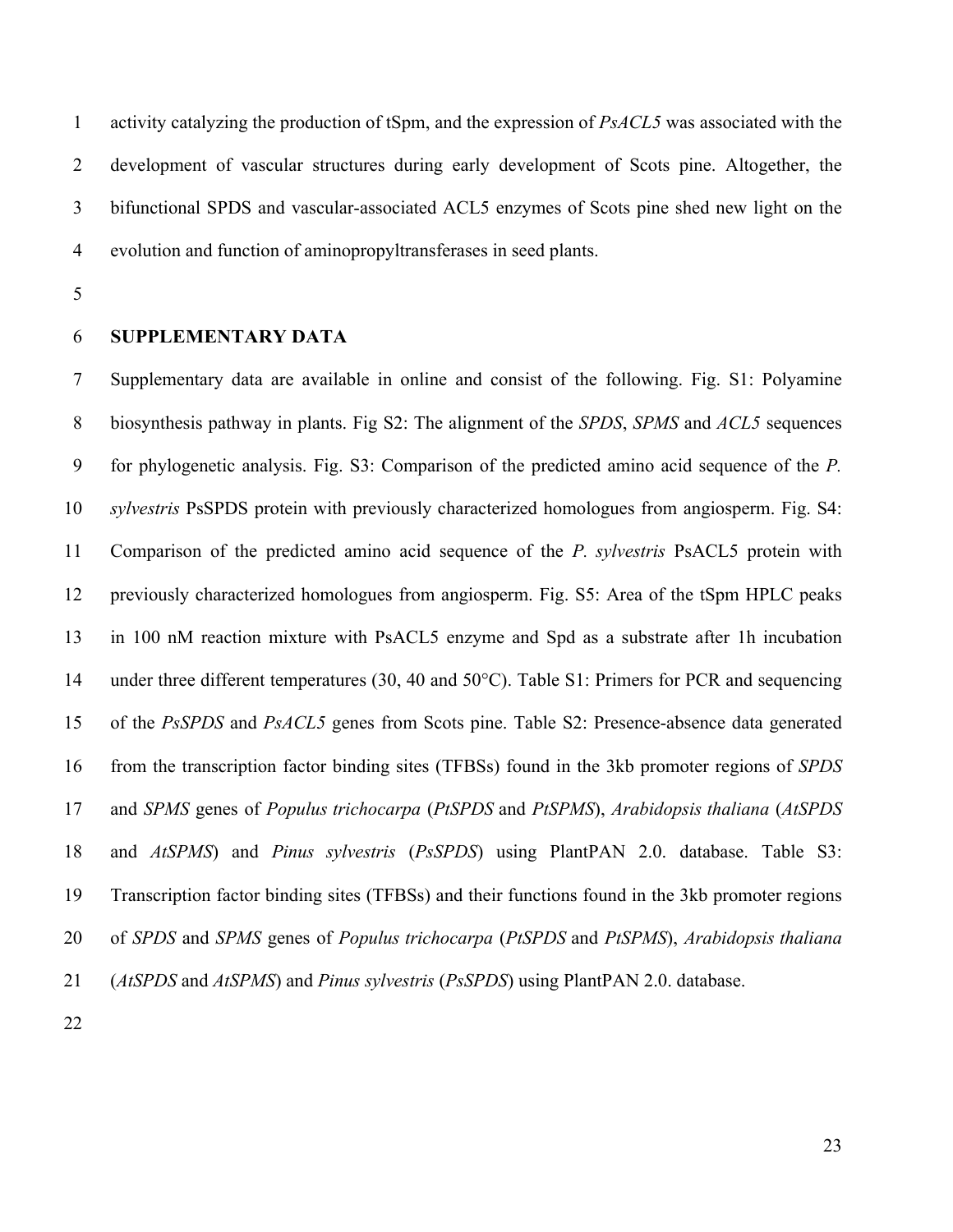### **ACKNOWLEDGEMENTS**

The authors are grateful to Prof. Masaru Niitsu (Josai University) for providing tSpm and to Prof.

- Yoshihiko Ikeguchi (Josai University) and Prof. Keijiro Samejima (Tokyo Metropolitan Institute
- of Medical Science) for providing dcSAM. We also thank Ms. Eeva Pihlajaviita, Ms. Hanna
- Leppälammi and Ms. Soile Alatalo for technical help. The Research was funded by the Academy
- of Finland (Project 121994 to TS), by Thule Institute (to HH) and by grants from the Finnish

Cultural Foundation and the Niemi Foundation (to JV).

## **LITERATURE CITED**

- **Alcázar R, Marco F, Cuevas JC,** *et al.* **2006.** Involvement of polyamines in plant response to abiotic stress. *Biotechnology Letters* **28**: 1867-1876.
- **Bagni N, Tassoni A. 2001.** Biosynthesis, oxidation and conjugation of aliphatic polyamines in higher plants. *Amino Acids* **20**: 301-317.

 **Biondi S, Polgrossi I, Bagni N. 1993.** Effect of polyamine biosynthesis inhibitors on mycelial growth and concentrations of polyamines in *Ophiostoma ulmi* (Buism.) Nannf. *New Phytologist* **123**: 415-419.

 **Bouchereau A, Aziz A, Larher F, Martin-Tanguy J. 1999.** Polyamines and environmental challenges: recent development. *Plant Science* **140**: 103-125.

 **Bowe LM, Coat G, dePamphilis CW. 2000.** Phylogeny of seed plants based on all three genomic compartments: Extant gymnosperms are monophyletic and Gnetales' closest relatives are conifers. *Proceedings of the National Academy of Sciences USA* **97**: 4092-4097.

 **Chang WC, Lee TY, Huang HD, Huang HY, Pan RL. 2008.** PlantPAN: Plant promoter analysis navigator, for identifying combinatorial cis-regulatory elements with distance constraint in plant gene groups. *BMC Genomics* **9**: 561.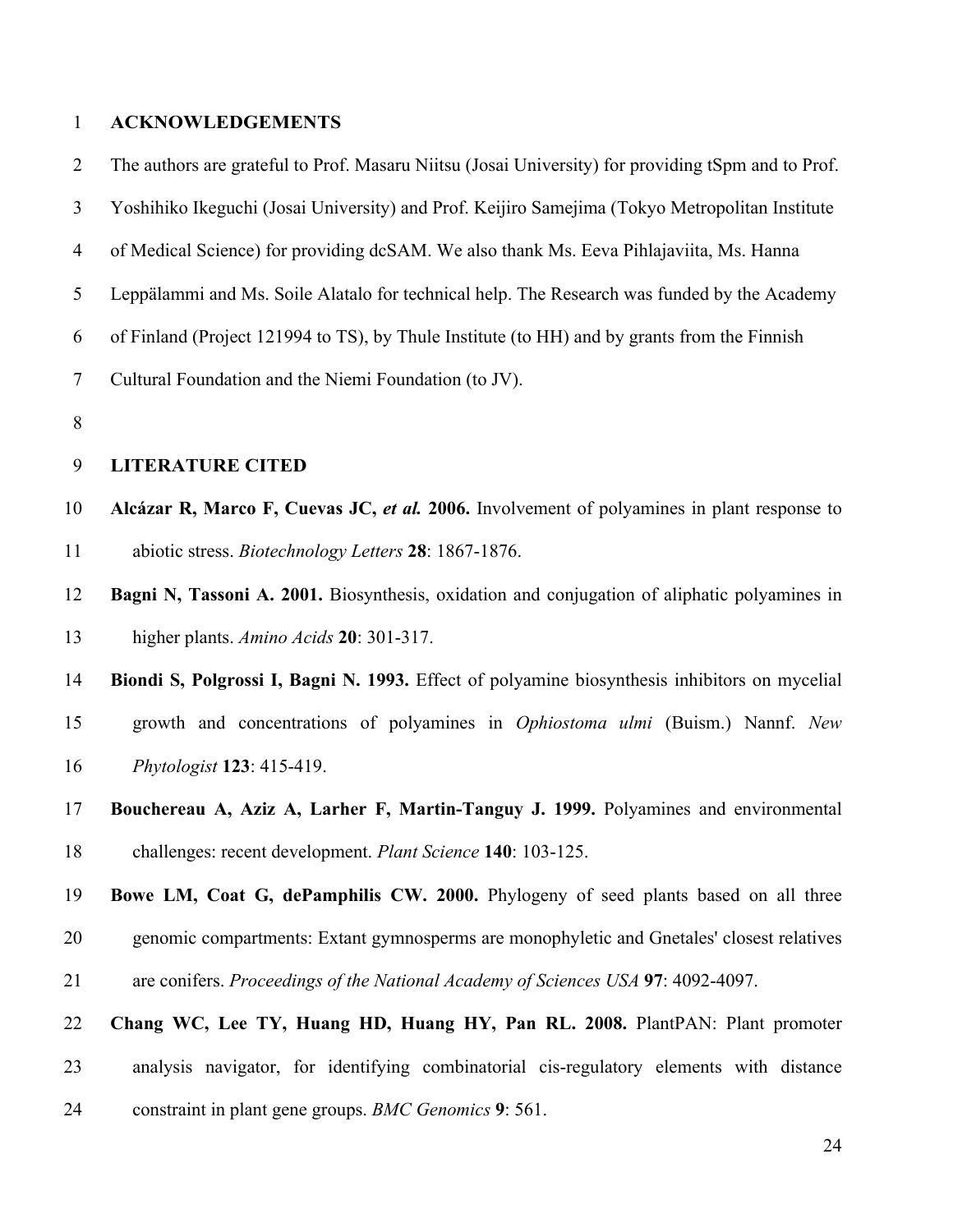| $\mathbf{1}$   | Chattopadhyay MK, Myung Hee Park MH, Herbert Tabor H. 2008. Hypusine modification             |
|----------------|-----------------------------------------------------------------------------------------------|
| $\overline{2}$ | for growth is the major function of spermidine in Saccharomyces cerevisiae polyamine          |
| 3              | auxotrophs grown in limiting spermidine. Proceedings of the National Academy of Sciences      |
| $\overline{4}$ | USA 105: 6554-6559.                                                                           |
| 5              | Chattopadhyay MK, Tabor CW, Tabor H. 2003. Spermidine but not spermine is essential for       |
| 6              | hypusine biosynthesis and growth in Saccharomyces cerevisiae: Spermine is converted to        |
| $\tau$         | spermidine in vivo by the FMS1-amine oxidase. Proceedings of the National Academy of          |
| $8\,$          | Sciences USA 100: 13869-13874.                                                                |
| 9              | Cheng L, Zou Y, Ding S, Zhang J, Yu X, Cao J, Lu G. 2009. Polyamine Accumulation in           |
| 10             | Transgenic Tomato Enhances the Tolerance to High Temperature Stress. Journal of               |
| 11             | Integrative Plant Biology 51: 489-499.                                                        |
| 12             | Childs AC, Mehta DJ, Gerner EW. 2003. Polyamine-dependent gene expression. Cellular and       |
| 13             | Molecular Life Sciences 60: 1394-1406.                                                        |
| 14             | Chow CN, Zheng HQ, Wu NY, et al. 2016. PlantPAN 2.0: an update of plant promoter Analysis     |
| 15             | navigator for reconstructing transcriptional regulatory networks in plants. Nucleic Acids     |
| 16             | Research 44: D1154-D1164.                                                                     |
| 17             | Coleman CS, Hu GR, Pegg AE. 2004. Putrescine biosynthesis in mammalian tissues.               |
| 18             | Biochemical Journal 379: 849-855.                                                             |
| 19             | <b>Conant GC, Wolfe KH. 2008.</b> Turning a hobby into a job: How duplicated genes find new   |
| 20             | functions. Nature 9: 938-950.                                                                 |
| 21             | Do PT, Degenkolbe T, Erban A, et al. 2013. Dissecting rice polyamine metabolism under         |
| 22             | controlled long-term drought stress. PLoS ONE 8: e60325.                                      |
| 23             | Fani R, Fondi M. 2009. Origin and evolution of metabolic pathways. Physics of Life Reviews 6: |
| 24             | $23 - 52$ .                                                                                   |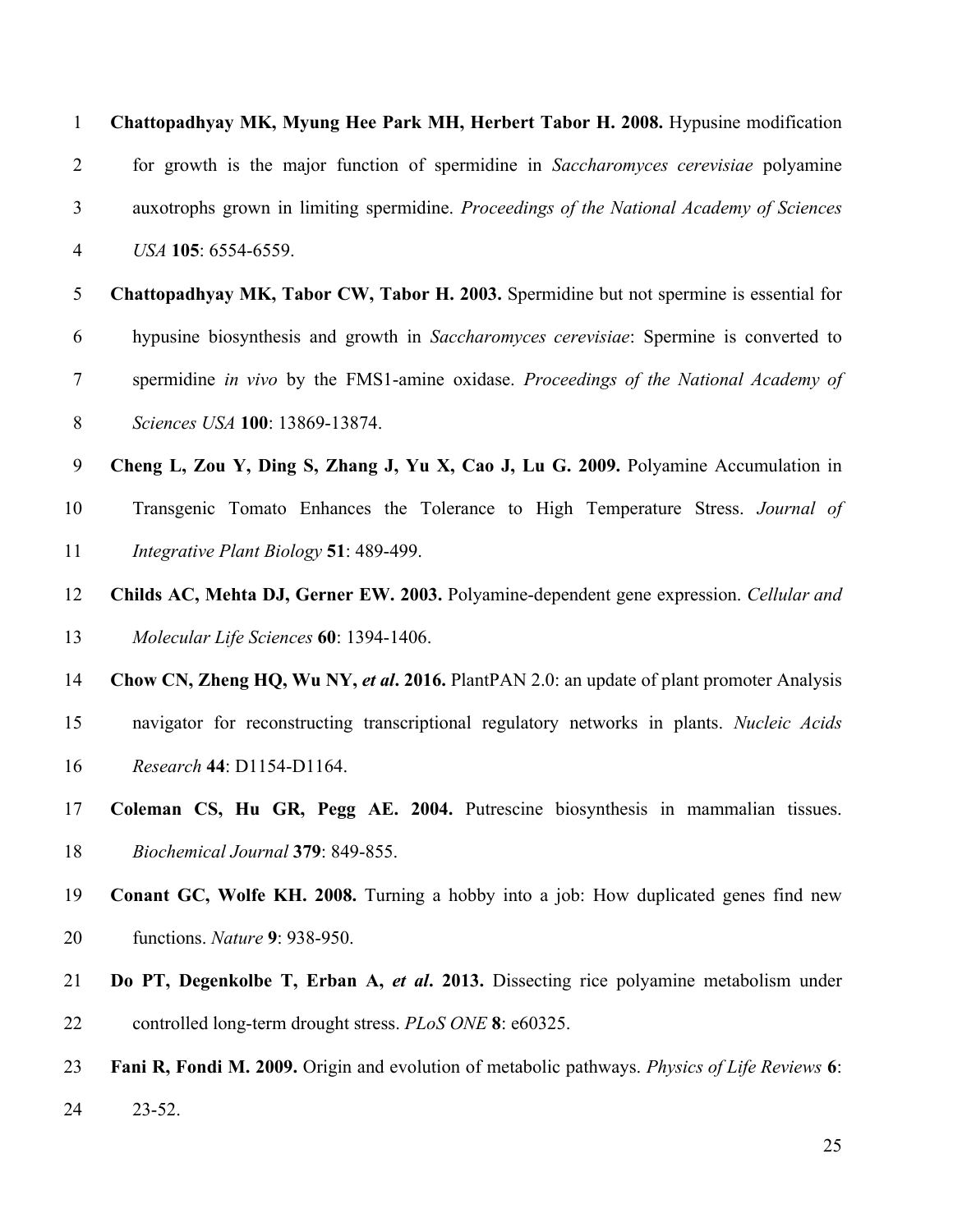| $\mathbf{1}$   | Felsenstein J. 1985. Confidence limits on phylogenies: An approach using the bootstrap.         |  |  |  |  |  |  |
|----------------|-------------------------------------------------------------------------------------------------|--|--|--|--|--|--|
| $\overline{2}$ | Evolution 39: 783-791.                                                                          |  |  |  |  |  |  |
| $\mathfrak{Z}$ | Flores HE, Galston AW. 1982. Analysis of polyamines in higher plants by high performance        |  |  |  |  |  |  |
| $\overline{4}$ | liquid chromatography. Plant Physiology 69: 701-705.                                            |  |  |  |  |  |  |
| 5              | Force A, Lynch M, Pickett FB, Amores A, Yan YL, Postlethwait J. 1999. Preservation of           |  |  |  |  |  |  |
| 6              | duplicate genes by complementary, degenerative mutations. Genetics 151: 1531-1545.              |  |  |  |  |  |  |
| $\overline{7}$ | Galston AW, Sawhney RK. 1990. Polyamines in plant physiology. Plant Physiology 94: 406-         |  |  |  |  |  |  |
| 8              | 410.                                                                                            |  |  |  |  |  |  |
| 9              | Hahn MW. 2009. Distinguishing among evolutionary models for the maintenance of gene             |  |  |  |  |  |  |
| 10             | duplicates. Journal of Heredity 5: 605-617.                                                     |  |  |  |  |  |  |
| 11             | Hanada K, Zou C, Lehti-Shiu MD, Shinozaki K, Shiu SH. 2008. Importance of lineage-              |  |  |  |  |  |  |
| 12             | specific expansion of plant tandem duplicates in the adaptive response to environmental         |  |  |  |  |  |  |
| 13             | stimuli. Plant Physiology 148: 993-1003.                                                        |  |  |  |  |  |  |
| 14             | Hanzawa Y, Takahashi T, Michael AJ, et al. 2000. ACAULIS5, an Arabidopsis gene required         |  |  |  |  |  |  |
| 15             | for stem elongation, encodes a spermine synthase. EMBO Journal 19: 4248-4256.                   |  |  |  |  |  |  |
| 16             | Igarashi K, Kashiwagi K. 2010. Modulation of cellular function by polyamines. The               |  |  |  |  |  |  |
| 17             | International Journal of Biochemistry & Cell Biology 42: 39-51.                                 |  |  |  |  |  |  |
| 18             | Imai A, Akiyama T, Kato T, et al. 2004a. Spermine is not essential for survival of Arabidopsis. |  |  |  |  |  |  |
| 19             | FEBS Letters 556: 148-152.                                                                      |  |  |  |  |  |  |
| 20             | Imai A, Matsuyama T, Hanzawa Y, et al. 2004b. Spermidine synthase genes are essential for       |  |  |  |  |  |  |
| 21             | survival of Arabidopsis. Plant Physiology 135: 1565-1573.                                       |  |  |  |  |  |  |
| 22             | Blake TJ, Kocacinar F, Lada R. 2003. Ambiol,<br>Islam<br>MA,<br>spermine,<br>and                |  |  |  |  |  |  |
| 23             | aminoethoxyvinylglycine prevent water stress and protect membranes in <i>Pinus strobus</i> L.   |  |  |  |  |  |  |
| 24             | under drought. Trees 17: 278-284.                                                               |  |  |  |  |  |  |
|                | 26                                                                                              |  |  |  |  |  |  |
|                |                                                                                                 |  |  |  |  |  |  |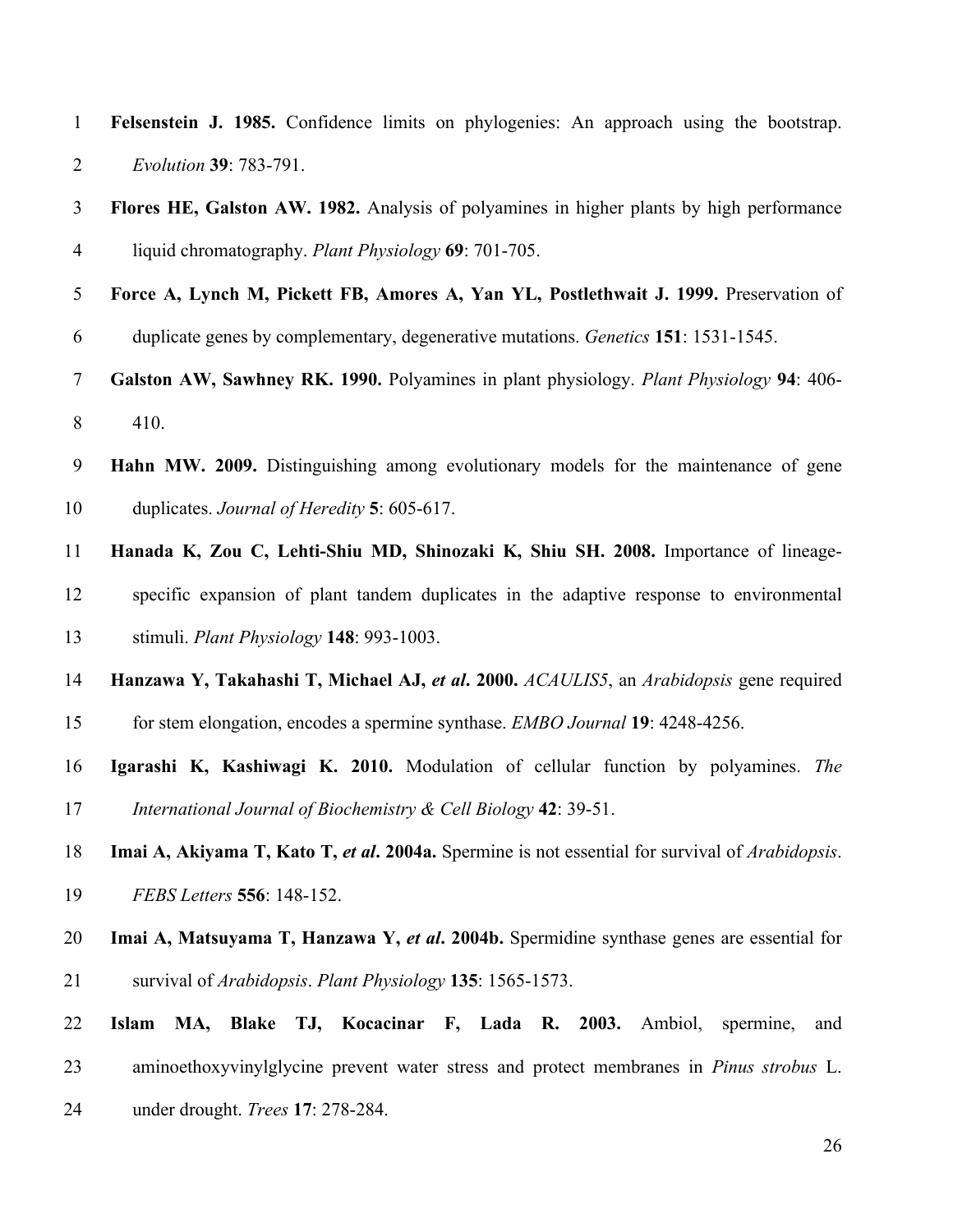| $\mathbf{1}$   | Kakehi J-I, Kuwashiro Y, Niitsu M, Takahashi T. 2008. Thermospermine is required for stem     |  |  |  |  |  |
|----------------|-----------------------------------------------------------------------------------------------|--|--|--|--|--|
| $\overline{2}$ | elongation in Arabidopsis thaliana. Plant & Cell Physiology 49: 342-1349.                     |  |  |  |  |  |
| 3              | Kakkar RK, Sawhney VK. 2002. Polyamine research in plants $-$ a changing perspective.         |  |  |  |  |  |
| 4              | Physiology Plantarum 116: 281-292.                                                            |  |  |  |  |  |
| 5              | Kasukabe Y, He L, Watakabe Y, Otani M, Shimada T, Tachibana S. 2006. Improvement of           |  |  |  |  |  |
| 6              | environmental stress tolerance of sweet potato by introduction of genes for spermidine        |  |  |  |  |  |
| 7              | synthase. Plant Biotechnology 23: 75-83.                                                      |  |  |  |  |  |
| 8              | Khan AJ, Minocha SC. 1989. Biosynthetic arginine decarboxylase in phytopathogenic fungi.      |  |  |  |  |  |
| 9              | Life Sciences 44: 1215-1222.                                                                  |  |  |  |  |  |
| 10             | Kumar A, Altabella T, Taylor MA, Tiburcio AF. 1997. Recent advances in polyamine              |  |  |  |  |  |
| 11             | research. Trends in Plant Science 2: 24-130.                                                  |  |  |  |  |  |
| 12             | Kusano T, Berberich T, Tateda C, Takahashi Y. 2008. Polyamines: essential factors for         |  |  |  |  |  |
| 13             | growth and survival. Planta 228: 367-381.                                                     |  |  |  |  |  |
| 14             | Li WH. 1983. Evolution of duplicate genes and pseudogenes. In: Nei M, Koehn RK, eds.          |  |  |  |  |  |
| 15             | Evolution of genes and proteins. Sunderland: Sinauer Associates, 14-37.                       |  |  |  |  |  |
| 16             | Lynch M, Force A. 2000. The probability of duplicate gene preservation<br>by                  |  |  |  |  |  |
| 17             | subfunctionalization. Genetics 154: 459-473.                                                  |  |  |  |  |  |
| 18             | Maere S, De Bodt S, Raes J, et al. 2005. Modeling gene and genome duplications in eukaryotes. |  |  |  |  |  |
| 19             | Proceedings of the National Academy of Sciences USA 102: 5454-5459.                           |  |  |  |  |  |
| 20             | Malmberg RL, Watson MB, Galloway GL, Yu W. 1998. Molecular genetic analyses of plant          |  |  |  |  |  |
| 21             | polyamines. Critical Reviews in Plant Science 17: 199-224.                                    |  |  |  |  |  |
| 22             | Michael AJ. 2016. Polyamines in eukaryotes, bacteria, and archaea. Journal of Biological      |  |  |  |  |  |
| 23             | Chemistry 29: 14896-14903.                                                                    |  |  |  |  |  |
|                |                                                                                               |  |  |  |  |  |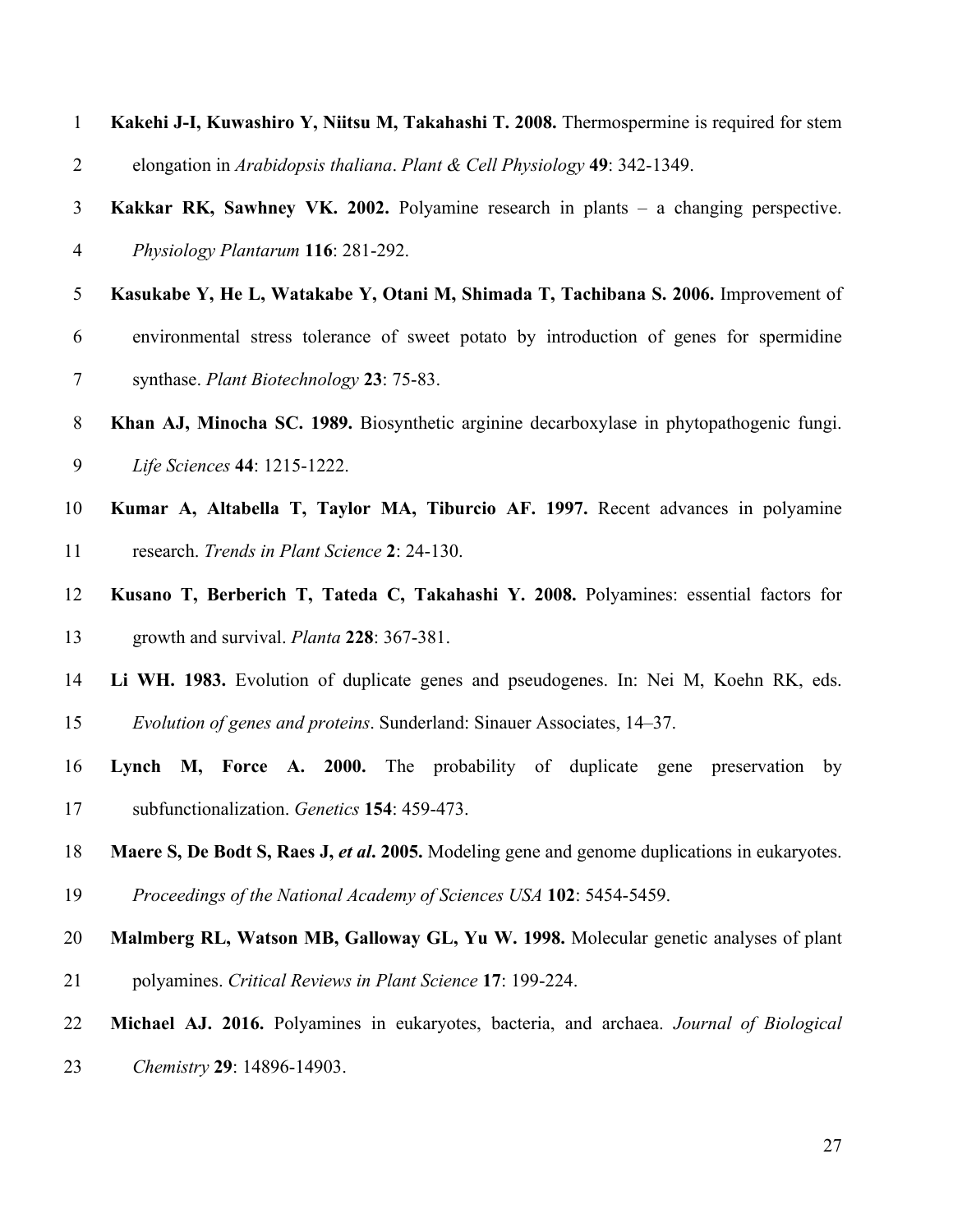| $\mathbf{1}$     | Minguet EG, Vera-Sirera F, Marina A, Carbonell J, Blázquez MA. 2008. Evolutionary                  |  |  |  |  |  |  |
|------------------|----------------------------------------------------------------------------------------------------|--|--|--|--|--|--|
| $\overline{2}$   | diversification in polyamine biosynthesis. Molecular Biology and Evolution 25: 2119-2128.          |  |  |  |  |  |  |
| $\mathfrak{Z}$   | Muilu-Mäkelä R, Vuosku J, Hamberg L, Latva-Mäenpää H, Häggman H, Sarjala T. 2015.                  |  |  |  |  |  |  |
| $\overline{4}$   | Osmotic stress affects polyamine homeostasis and phenolic content in proembryogenic liquid         |  |  |  |  |  |  |
| 5                | cell cultures of Scots pine. Plant Cell Tissue and Organ Culture 122: 709-726.                     |  |  |  |  |  |  |
| 6                | Muniz L, Minguet EG, Singh SK, et al. 2008. ACAULIS5 control Arabidopsis xylem                     |  |  |  |  |  |  |
| $\overline{7}$   | specification through the prevention of premature cell death. <i>Development</i> 135: 2573-2582.   |  |  |  |  |  |  |
| 8                | Naka Y, Watanabe K, Sagor GHM, et al. 2010. Quantitative analysis of plant polyamines              |  |  |  |  |  |  |
| $\boldsymbol{9}$ | including thermospermine during growth and salinity stress. Plant Physiology and                   |  |  |  |  |  |  |
| 10               | Biochemistry 48: 527-533.                                                                          |  |  |  |  |  |  |
| 11               | <b>Ohno S. 1970.</b> Evolution by gene duplication. Berlin: Springer- Verlag.                      |  |  |  |  |  |  |
| 12               | Oksanen J, Blanchet G, Friendly M, et al. 2016. Vegan: community ecology package. R                |  |  |  |  |  |  |
| 13               | package, version 2.4-0. https://CRAN.R-project.org/package=vegan.                                  |  |  |  |  |  |  |
| 14               | Panchy N, Lehti-Shiu M, Shiu SH. 2016. Evolution of gene duplication in plants. Plant              |  |  |  |  |  |  |
| 15               | Physiology 171: 2294-2316.                                                                         |  |  |  |  |  |  |
| 16               | Pegg AE, Michael AJ. 2010. Spermine synthase. Cellular and Molecular Life Sciences 67: 113-        |  |  |  |  |  |  |
| 17               | 121.                                                                                               |  |  |  |  |  |  |
| 18               | Prince VE, Pickett FB. 2002. Splitting pairs: The diverging fates of duplicated genes. Nature      |  |  |  |  |  |  |
| 19               | Review Genetics 3: 827-837.                                                                        |  |  |  |  |  |  |
| 20               | <b>R Core Team 2015.</b> R: A language and environment for statistical computing. R Foundation for |  |  |  |  |  |  |
| 21               | Statistical Computing, Vienna, Austria.                                                            |  |  |  |  |  |  |
| 22               | Rodríguez-Kessler M, Delgado-Sánchez P, Rodríguez-Kessler GT, Moriguchi T, Jiménez-                |  |  |  |  |  |  |
| 23               | Bremont JF. 2010. Genomic organization of plant aminopropyl transferases. Plant                    |  |  |  |  |  |  |
| 24               | Physiology and Biochemistry 48: 574-590.                                                           |  |  |  |  |  |  |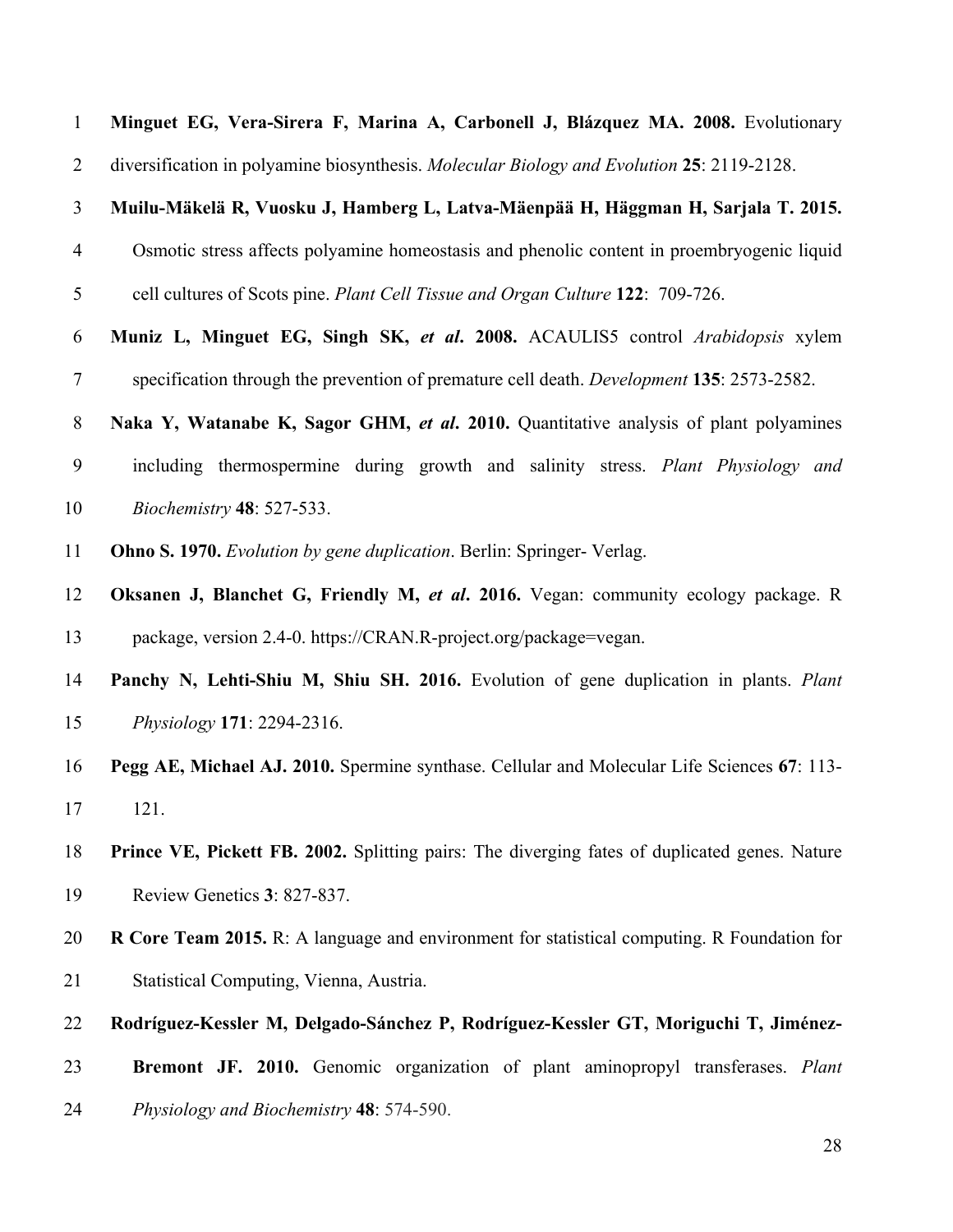| $\overline{1}$ | Růžička K, Ursache R, Hejátko J, Helariutta Y. 2015. Xylem development – from the cradle     |
|----------------|----------------------------------------------------------------------------------------------|
| 2              | to the grave. New Phytologist 207: 519-535.                                                  |
| 3              | Sagor GHM, Berberich T, Takahashi Y, Niitsu M, Kusano T. 2013. The polyamine spermine        |
| $\overline{4}$ | protects Arabidopsis from heat stress-induced damage by increasing expression of heat shock- |

- related genes. *Transgenic Research* **22**: 595–605.
- **Sang Q, Shan X, An Y, Shu S, Sun J, Guo S. 2017.** Proteomic analysis reveals the positive effect of exogenous spermidine in tomato seedlings' response to high-temperature stress. *Frontiers in Plant Science* **8:** 120.

**Sannazzaro A, Álvarez C, Menéndez A, Pieckenstains F, Albertó E, Ruiz OA. 2004.**

 Ornithine and arginine decarboxylase activities and effect of some polyamine biosynthesis inhibitors on *Gigaspora rosea* germinating spores. *FEMS Microbiology Letters* **230**: 115-121.

- **Sarjala T, Kaunisto S. 1993.** Needle polyamine concentrations and potassium nutrition in Scots
- pine. *Tree Physiology* **13**: 87-96.
- **Sarjala T, Kaunisto S. 1996.** Effect of different potassium sources on the seasonal variation of
- potassium and free polyamines in Scots pine needles. *Silva Fennica* **30**: 387-398.
- **Sarjala T, Savonen E-M. 1994.** Seasonal fluctuations in free polyamines in Scots pine needles.
- *Journal of Plant Physiology* **144**: 720-725.
- **Shao L, Majumdar R, Minocha SC. 2012.** Profiling the aminopropyltransferases in plants: their structure, expression and manipulation. *Amino Acids* **42**: 813-830.
- **Soltis DE, Soltis PS. 2003.** The role of phylogenetics in comparative genetics. *Plant Physiology* **132**: 1790-1800.
- **Takano A, Kakehi JI, Takahashi T. 2012.** Thermospermine is not minor polyamine in the plant
- kingdom. *Plant & Cell Physiology* **53**: 606-616.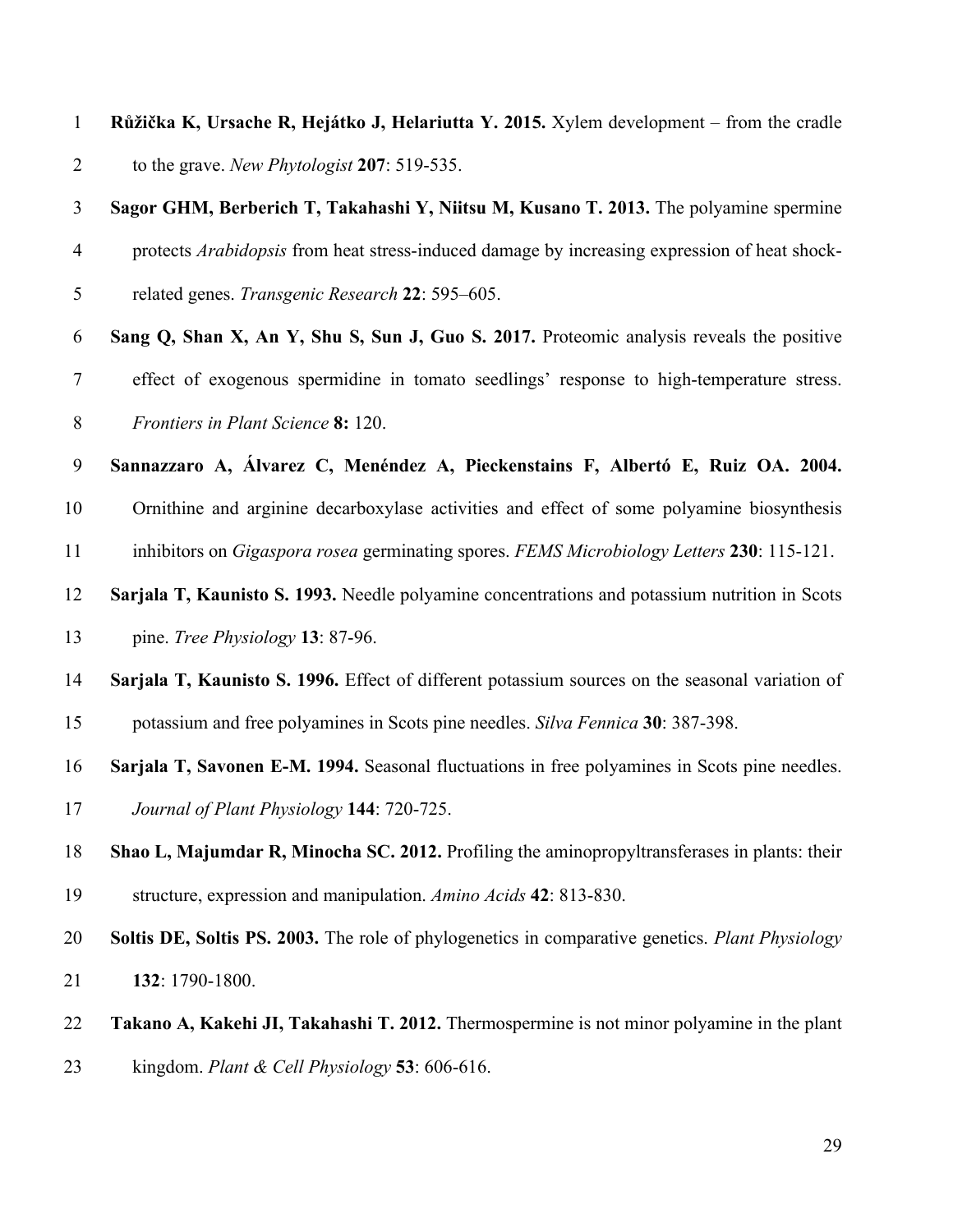| $\mathbf{1}$   | Tamura K, Nei M. 1993. Estimation of the number of nucleotide substitutions in the control       |  |  |  |  |  |  |
|----------------|--------------------------------------------------------------------------------------------------|--|--|--|--|--|--|
| $\overline{2}$ | region of mitochondrial DNA in humans and chimpanzees. Molecular Biology and Evolution           |  |  |  |  |  |  |
| 3              | 10: 512-526.                                                                                     |  |  |  |  |  |  |
| $\overline{4}$ | Tamura K, Peterson D, Peterson N, Stecher G, Nei M, Kumar S. 2011. MEGA5: molecular              |  |  |  |  |  |  |
| 5              | evolutionary genetics analysis using maximum likelihood, evolutionary distance, and              |  |  |  |  |  |  |
| 6              | maximum parsimony methods. Molecular Biology and Evolution 28: 2731-2739.                        |  |  |  |  |  |  |
| $\tau$         | Thompson JD, Gibson TJ, Plewniak F, Jeanmougin F, Higgins DG. 1997. The CLUSTAL_X                |  |  |  |  |  |  |
| $8\,$          | windows interface: Flexible strategies for multiple sequence alignment aided by quality          |  |  |  |  |  |  |
| 9              | analysis tools. Nucleic Acid Research 25: 4876-4882.                                             |  |  |  |  |  |  |
| 10             | Tiburcio AF, Altabella T, Borrell A, Masgrau C. 1997. Polyamine metabolism and its               |  |  |  |  |  |  |
| 11             | regulation. Physiology Plantarum 100: 664-674.                                                   |  |  |  |  |  |  |
| 12             | Vera-Sirera F, Minguet EG, Singh SK, et al. 2010. Role of polyamines in plant vascular           |  |  |  |  |  |  |
| 13             | development. Plant Physiology and Biochemistry 48: 534-539.                                      |  |  |  |  |  |  |
| 14             | Vuosku J, Sutela S, Kestilä J, Jokela A, Sarjala T, Häggman H. 2015. Expression of catalase      |  |  |  |  |  |  |
| 15             | and retinoblastoma-related protein genes associates with cell death processes in Scots pine      |  |  |  |  |  |  |
| 16             | zygotic embryogenesis. BMC Plant Biology 15: 462.                                                |  |  |  |  |  |  |
| 17             | Vuosku J, Sutela S, Sääskilahti M, et al. 2010. Dealing with the problem of non-specific in situ |  |  |  |  |  |  |
| 18             | mRNA hybridization signals associated with plant tissues undergoing programmed cell death.       |  |  |  |  |  |  |
| 19             | Plant Methods 6: 7.                                                                              |  |  |  |  |  |  |
| 20             | Vuosku J, Jokela A, Läärä E, et al. 2006. Consistency of polyamine profiles and expression of    |  |  |  |  |  |  |
| 21             | arginine decarboxylase in mitosis during zygotic embryogenesis of Scots pine. Plant              |  |  |  |  |  |  |
| 22             | Physiology 142: 1027-1038.                                                                       |  |  |  |  |  |  |
| 23             | Wolff EC, Park MH. 2015. Role of the polyamine spermidine as a precursor for hypusine            |  |  |  |  |  |  |
| 24             | modification in eIF5A. In: Kusano T, Suzuki H, eds. Polyamines. Tokyo: Springer, 121-129.        |  |  |  |  |  |  |
|                | 30                                                                                               |  |  |  |  |  |  |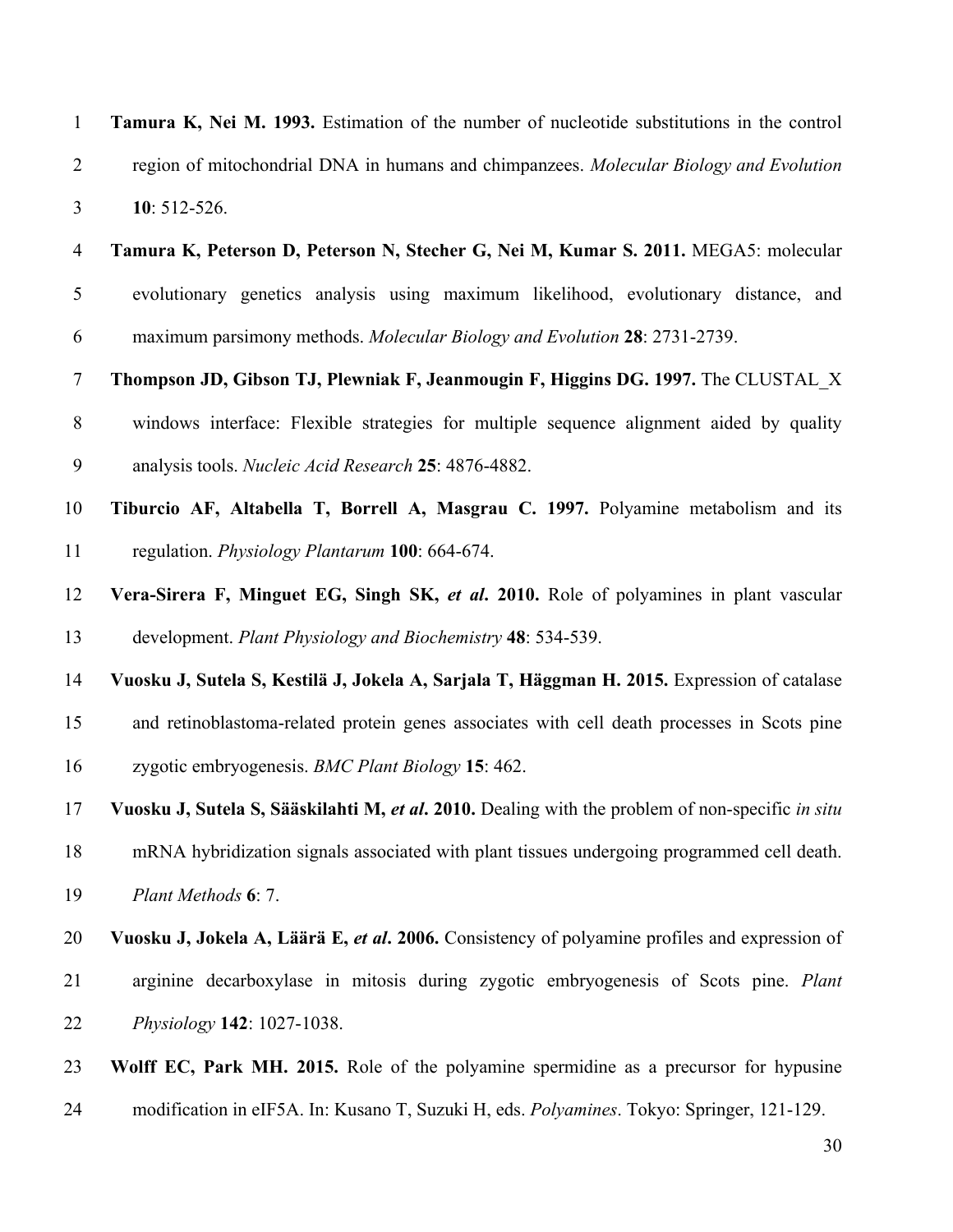| $\mathbf{1}$   | Xu G, Guo C, Shan H, Kong H. 2012. Divergence of duplicate genes in exon-intron structure.     |
|----------------|------------------------------------------------------------------------------------------------|
| $\overline{2}$ | Proceedings of the National Academy of Sciences USA 109: 1187-1192.                            |
| 3              | Yamaguchi K, Takahashi Y, Berberich T, et al. 2006. The polyamine spermine protects            |
| $\overline{4}$ | against high salt stress in Arabidopsis thaliana. FEBS Letters 580: 6783-6788.                 |
| 5              | Yamaguchi K, Takahashi Y, Berberich T, et al. 2007. A protective role for the polyamine        |
| 6              | spermine against drought stress in Arabidopsis. Biochemical and Biophysical Research           |
| 7              | Communications 352: 486-490.                                                                   |
| $8\phantom{.}$ | Ye ZH. 2002. Vascular tissue differentiation and pattern formation in plants. Annual Review of |
| 9              | Plant Biology 53: 183-202.                                                                     |
| 10             | Wallace HM, Fraser AV, Hughes A. 2003. A perspective of polyamine metabolism.                  |
| 11             | Biochemical Journal 376: 1-14.                                                                 |
| 12             | Wilson JP. 2013. Modeling 400 million years of plant hydraulics. The Paleontological Society   |
| 13             | Papers, 19: 1-20.                                                                              |
| 14             |                                                                                                |
| 15             | <b>FIGURE LEGENDS</b>                                                                          |
| 16             | FIG 1. Size and enzymatic functions of Scots pine spermidine synthase (PsSPDS) and             |
| 17             | thermospermine synthase (PsACL5) proteins. (A) SDS-PAGE analysis of recombinant PsSPDS         |
| 18             | and PsACL5 proteins expressed in E. coli; purified PsSPDS and PsACL5 proteins with protein     |

 molecular mass marker. (B) Identification of the reaction products after conversion of putrescine (Put) and spermidine (Spd) by PsSPDS and Spd by PsACL5. The HPLC chromatograms show dansylated polyamine standard of Put, Spd and spermine (Spm) (upper chart); reactions without enzyme as a control (middle chart); reactions with PsSPDS enzyme after 1h incubation under 50°C degrees with Put and Spd as a substrate, respectively, and a reaction with PsACL5 enzyme 24 after 1h incubation under 50°C degrees with Spd (lower chart). (C) Spd and Spm formation by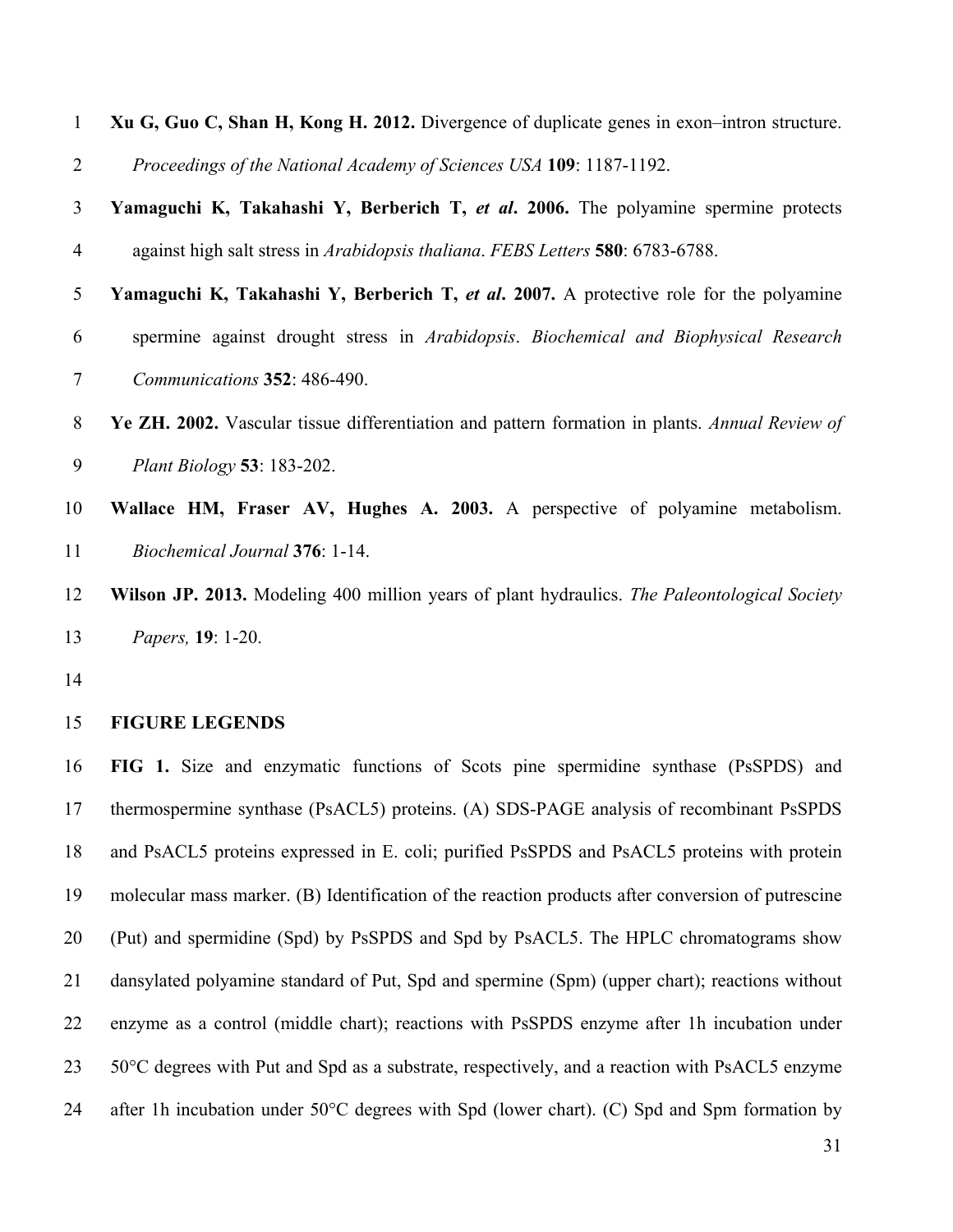PsSPDS at 30°C, 40°C and 50°C incubation temperatures with Put and Spd as a substrate, respectively. Columns labeled with different letters indicate statistically significant differences (n=3, p<0.05, pairwise t-test, R Software Package 3.3.2).

 **FIG 2.** Localization of spermidine synthase (*PsSPDS*) and thermospermine synthase (*PsACL5*) expression in germinating Scots pine seeds. (A) The localization of *PsSPDS* transcripts in the embryo by mRNA *in situ* hybridization assay using DIG-labelled RNA-probes with NBT/BCIP detection (blue signal). (B) Intense *PsSPDS* expression in the procambial cells of the embryo. (C, D and E) *PsSPDS* expression in the dividing procambial cells. (F and G) Ps*ACL5* expression in the procambial cells of the embryo. (H) A seed section hybridized with the sense *PsSPDS* probe as a negative control. (I) A section hybridized with the sense *PsACL5* probe as a negative control. E=embryo, M=megagametophyte.

 **FIG 3.** Localization of spermidine synthase (*PsSPDS*) and thermoseprmine synthase (*PsACL5*) expression in hypocotyls of Scots pine seedlings. (A and B) The localization of *PsSPDS* transcripts in developing tracheary elements by mRNA *in situ* hybridization assay using DIG- labelled RNA-probes with rhodamine detection (red signal). (C) A hypocotyl section hybridized with the sense *PsSPDS* probe as a negative control. (D and E) *PsACL5* expression in developing tracheary elements. (F) A hypocotyl section hybridized with the sense *PsACL5* probe as a negative control.

 **FIG 4.** Structure of Scots pine spermidine synthase (*PsSPDS*) and thermospermine synthase (*PsACL5*) genes and functional analysis of *PsSPDS* promoter region. (A and B) The exon-intron structures of *PsSPDS* and *PsACL5* were compared with previously characterized plant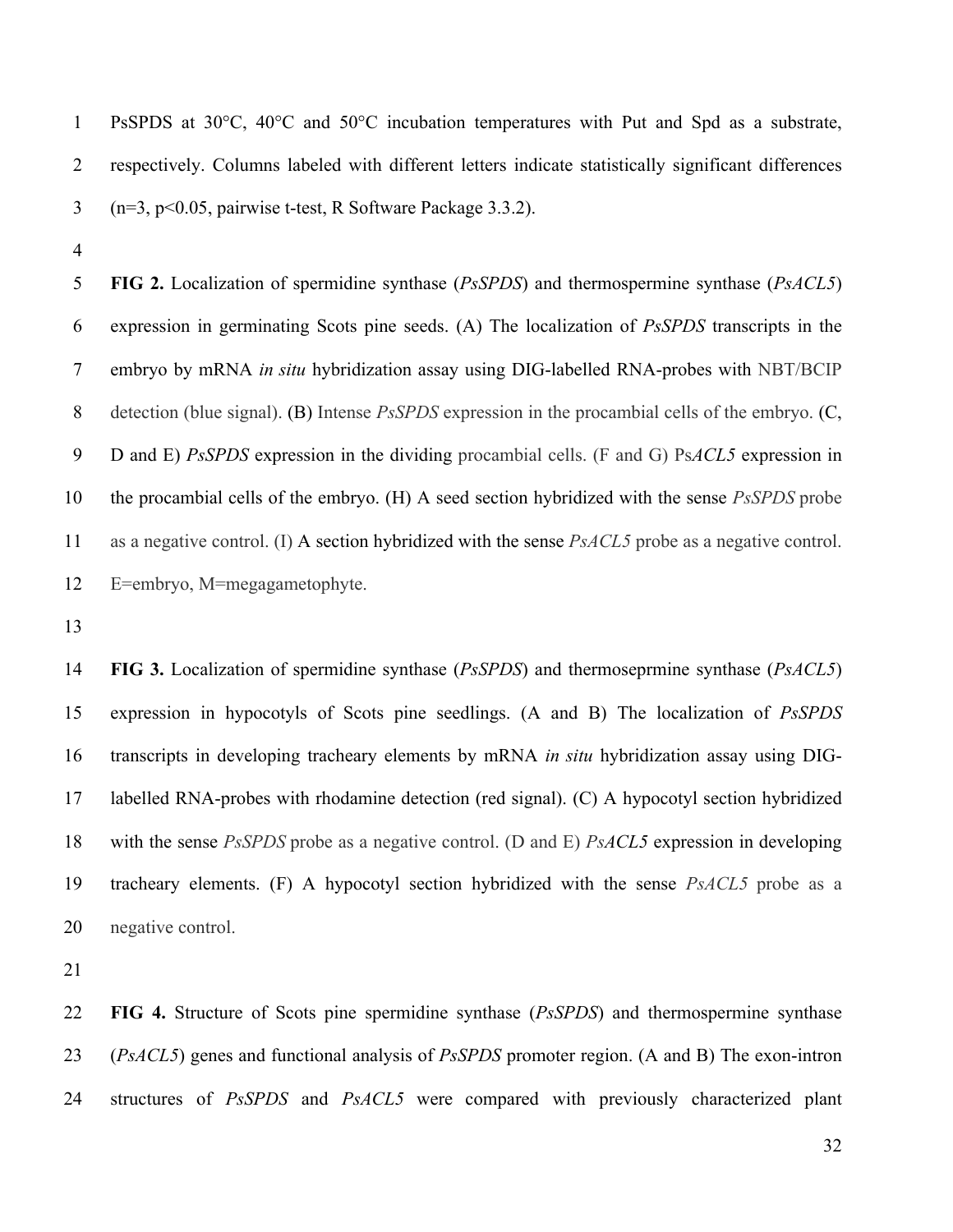homologues. Introns are shown as solid lines while boxes representing exons are numbered from I to X. (C) Global non-metric multidimensional scaling (GNMDS) analysis of the *SPDS* and spermine synthase (*SPMS*) promoter regions. The GNMDS is based on the presence-absence data of the putative transcription factor binding sites (TFBSs) in the promoter regions of the *SPDS* and *SPMS* genes of *Pinus sylvestris*, *Arabidopsis thaliana* and *Populus trichocarpa*.

 **FIG 5.** Phylogenetic analysis of spermidine synthase (*SPDS*), spermine synthase (*SPMS*) and thermospermine synthase (*ACL5*) genes in plants.

 **FIG 6.** Proposed model for evolution of aminopropyltransferases in seed plants. In ancient seed plants, the spermidine synthase (SPDS) enzyme possessed a broad substrate specificity and showed spermine synthase (SPMS) activity as a secondary property. After the duplication of the *SPDS* gene in the angiosperm lineage, the functions of the progenitor enzyme were divided to the daughter copies and SPMS activity co-opted a primary role in one copy, whereas the bifunctional form was preserved in gymnosperm lineage. The thermospermine synthase (*ACL5*) gene seems to have a different evolutionary origin and may have been acquired by plants via horizontal gene transfer.